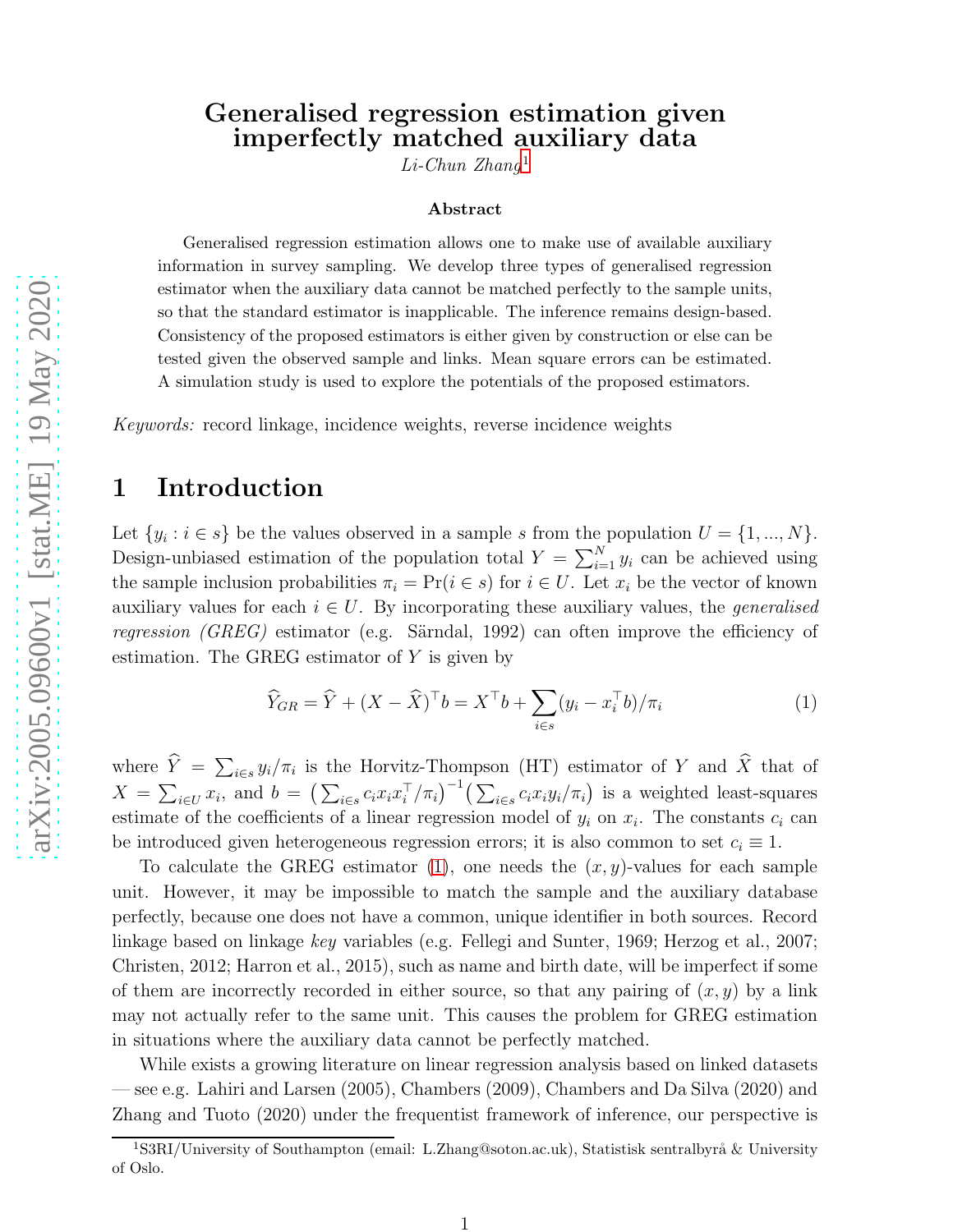different here. The interest is not the regression relationship itself. The aim is to utilise the auxiliary information to improve the efficiency of population total (or mean) estimation, where the linear model plays the role of an assisting model (e.g. Särndal, 1992), and the inference is based on the sampling design rather than the model. For instance, in regression analysis the auxiliary population total is of little consequence, whereas it is of central importance to GREG estimation, and the ostensible total of the x-values in the auxiliary database, denoted by  $X_A$  over A, cannot be used directly when the matching between A and U is incomplete, i.e. they are not one-one matched in truth.

To the best of our knowledge, Breidt et al. (2018) is the only previous work that addresses the problem from our perspective. In their motivating example, the population U consists of recreational fishing boat trips along the Atlantic Coast of South Carolina each year, and the y-value is the catch on each boat trip. The auxiliary database consists of the boat's logbook (including data of catch) required to be reported to the South Carolina Department of Natural Resources. The quality of record linkage is rather poor, and one cannot be sure that all the trips are reported in the logbooks. Breidt et al. (2018) consider a difference estimator, which makes use of multiple links for the sample trips. Although the estimator is biased, one is able to reduce the mean squared error (MSE) of estimation. The difference predictor is a special case of GREG predictor given fixed regression coefficients. As these authors point out, there is a need for developing methods which allow the predictor to be estimated from the sample actually observed.

We shall develop three types of GREG estimators and their approximate variance estimators, when the matching between the population and the auxiliary database is incomplete and record linkage between them is imperfect. The conditions for designconsistent estimators are specified, which can be tested given the observed sample and links, if the conditions cannot be verified directly based on linking the entire population and auxiliary database. Thus, the MSE of estimation can be estimated.

In Section [2](#page-1-0) we outline the underlying linkage structure of the problem and the inference framework. The GREG-estimators are developed in Section [3.](#page-3-0) A simulation study is used to study the relative merits of the proposed estimators in Section [4,](#page-8-0) also in comparison to the HT estimator that ignores the auxiliary information and the hypothetical ideal GREG estimator. Some conclusions and final remarks are given in Section [5.](#page-14-0)

# <span id="page-1-0"></span>2 Entity ambiguity and inference framework

Imperfect matching between separate data files arises from the ambiguity surrounding the set of unique entities underlying these data files. Record linkage, or entity resolution, results in one or several links between a record in one file and the records in another. A link between a pair of records is a *match* if the records refer to the same entity, the link is false otherwise. False links and missed matches are caused by errors of the key variables used for record linkage, in the absence of a true identifier (i.e. a perfect key variable). While the formulation can be extended to include duplicated records in the same file, we shall assume that duplicates are absent in the following.

Denote by  $M = \{(i, i_i)\}\$ the matches between the population U and the auxiliary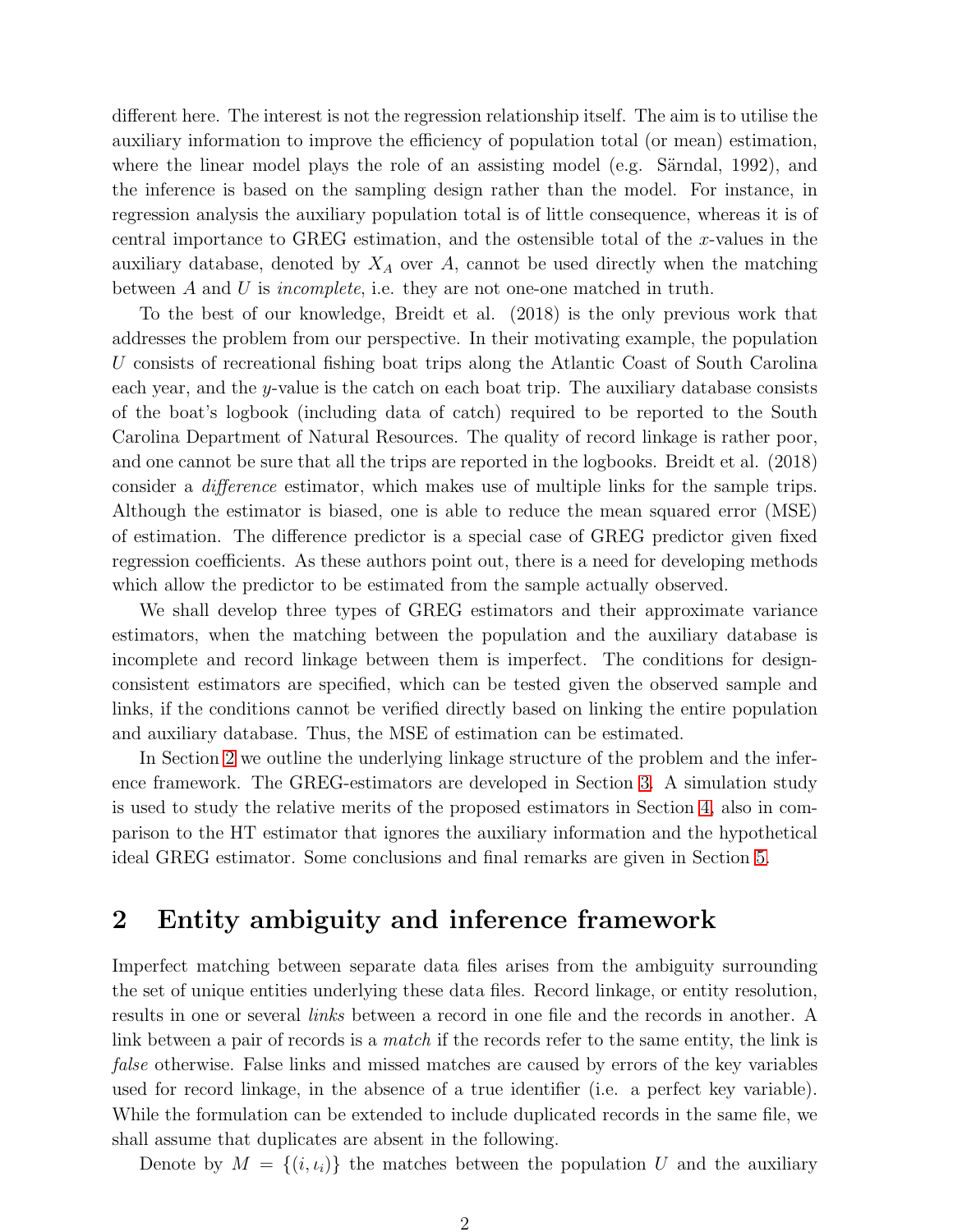database A, where  $\iota_i$  in A is the matching record of i in U. Let  $N_A = |A|$  be the size of A, which may differ to  $N = |U|$ , e.g. if U and A are not one-one correspondent in terms of the matches. Let the population (set of) links be given as

$$
L = \bigcup_{i \in U} i \times \alpha_i = \bigcup_{\ell \in A} \beta_\ell \times \ell
$$

where  $\alpha_i$  contains the records in A linked to unit  $i \in U$ , with cardinality  $d_i = |\alpha_i| \geq 1$ , and  $\beta_{\ell}$  contains the units in U that are linked to record  $\ell \in A$ , and  $\beta_{\ell}$  may be empty for some  $\ell$ . Let  $m_{\ell} = |\beta_{\ell}|$  be the cardinality of  $\beta_{\ell}$ , where  $m_{\ell} = 0$  if  $\beta_{\ell}$  is empty.

Some explanations are needed for this set-up. In a situation where one is able to link U and A, one can easily impose a restriction that any record  $\ell \in A$  is linked to at least one unit in  $U$  as well. However, in practice, it is often the case that one is only able to link the sample units in s to A, for  $s \subset U$ , but not the records in A to  $U \setminus s$ , because the key variables are only observed in s but not  $U \setminus s$ . This is indeed the situation considered by Breidt et al. (2018). Thus, to ensure general applicability, we assume that the direction of linkage is from U to A, which allows one to ensure that each unit  $i \in U$  is linked to at least one record in  $A$ , no matter how likely (or unlikely) one judges that a link may be correct. That is, for any given  $i \in U$ , one finds one or more records in A that can be linked to it, but one does not look for the units in  $U$  that can be linked to any given record  $\ell \in A$ . It follows that  $\beta_{\ell}$  may be empty for some records in A. (Of course, the methods developed in this paper remain applicable if all  $\beta_{\ell}$  are non-empty.)

Given the population links L from U to A,  $\alpha_i$  is fully observed for any sample unit in s, as well as the sample links  $L_s = \bigcup_{i \in s} i \times \alpha_i \subset L$ . Whereas  $\beta_\ell$  for any  $\ell \in A$  may not be fully observed in  $L_s$ , based on which one only observes  $s_\ell = s \cap \beta_\ell$  for  $\ell \in \alpha(s) = \bigcup_{i \in s} \alpha_i$ . The example below provides an illustration.

**Example** Let  $N = 6$  and  $N_A = 6$ . The records in A are enumerated  $\ell = 1, ..., 6$  as they are known in A, and  $\iota_1, \ldots, \iota_5$  in parentheses according to their unknown matches in U, where the matches are shown as dashed lines. Notice that U and A are not one-one correspondent in terms of the matches, despite  $N = N<sub>A</sub>$ . The population unit  $i = 6$  in U is an unmatched unit and the record  $\ell = 6$  presents an unmatched entity in A. The population links L are given by the solid arrows.



Let the sample be  $s = \{2, 3, 4\}$  from U. The sample links are

$$
L_s = \{(2, \iota_1), (3, \iota_3), (3, \iota_4), (4, \iota_3), (4, \iota_4), (4, \iota_5)\}
$$

such that  $\alpha_2 = {\iota_1}, \alpha_3 = {\iota_3, \iota_4}$  and  $\alpha_4 = {\iota_3, \iota_4, \iota_5}$ . These are fully observed in  $L_s$ . Moreover, we observe  $s_{\ell}$  for  $\ell \in \alpha(s) = \{\iota_1, \iota_3, \iota_4, \iota_5\}$ , where  $s_{\iota_1} = \{2\}$ ,  $s_{\iota_3} = s_{\iota_4} = \{3, 4\}$ and  $s_{\iota5} = \{4\}$ . However, any observed  $s_{\ell}$  can differ from  $\beta_{\ell}$ , since it is possible for other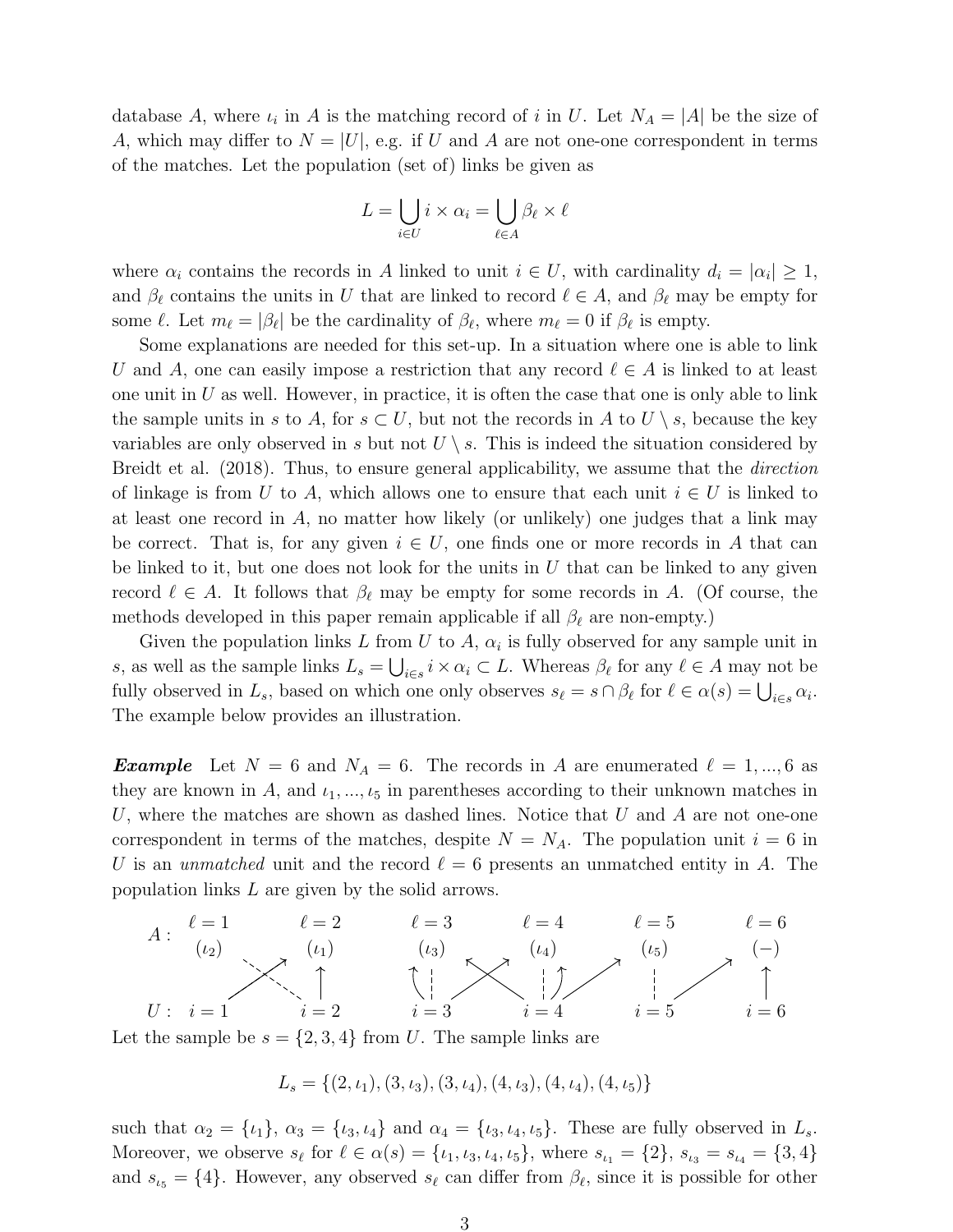units in  $U \setminus s$  to be linked to the records in  $\alpha(s)$ , such as  $\beta_{i_1} = \{1,2\} \neq s_{i_1}$ . Finally, for these sample units, the missing match is  $(2, \iota_2)$  for  $i = 2$ ; the false links are  $(2, \iota_1)$  for  $i = 2, (3, \iota_4)$  for  $i = 3$ , and  $(4, \iota_3)$  and  $(4, \iota_5)$  for  $i = 4$ .

Generally, in the presence of entity ambiguity, we have  $L \neq M$ , where the false links are  $L \setminus M$ , and the missing matches are  $M \setminus L$ . For the methods of GREG estimation given imperfectly matched auxiliary data and the associated uncertainty assessment, we shall treat  $(U, A)$  and all the associated the linkage key variables as *fixed*, whatever the underlying mechanism that has generated the key-variable errors and the chosen linkage method. Hence, the population links L are fixed as well. The expectation and variance of an estimator will be evaluated only with respect to the sampling design.

## <span id="page-3-0"></span>3 Estimators

We consider two settings: (I) linkage from U to A is possible and L is known, (II) linkage is only possible from s to A and one observes only  $L_s$  associated with s. Below we first consider a class of estimators that are only feasible under the first setting, and then two classes of estimators that are feasible under both settings.

### 3.1 Setting-I: given L

We observe fully  $\beta_{\ell}$  for any  $\ell \in \alpha(s)$ , since L is known. Let  $\omega_{i\ell}$  be the *incidence weights* that are non-negative constants of sampling, where  $\omega_{i\ell} = 0$  for  $i \notin \beta_{\ell}$ , and

<span id="page-3-1"></span>
$$
\sum_{i \in \beta_{\ell}} \omega_{i\ell} = 1 \tag{2}
$$

In the special case of  $\omega_{i\ell} \equiv 1/m_{\ell}$  for  $i \in \beta_{\ell}$ , the weights are referred to as the *multiplicity* weights. One can vary  $\omega_{i\ell}$  subjected to the constraint [\(2\)](#page-3-1), e.g. based on the comparison scores used for record linkage (Fellegi and Sunter, 1969). In any case, the weights are constants of sampling given  $U, A, L$  and the associated key variables.

Let  $z_i$  be the constant auxiliary value for each  $i \in U$ , which is given by

$$
z_i = \sum_{\ell \in \alpha_i} \omega_{i\ell} x_\ell
$$

Notice that we have  $Z = \sum_{i \in U} z_i = \sum_{\ell \in A} x_{\ell} = X_A$ , if  $m_{\ell} > 0$  for all  $\ell \in A$ , since

$$
Z = \sum_{i \in U} z_i = \sum_{i \in U} \sum_{\ell \in \alpha_i} \omega_{i\ell} x_{\ell} = \sum_{\ell \in A} x_{\ell} \sum_{i \in \beta_{\ell}} \omega_{i\ell} = X_A
$$

by virtue of [\(2\)](#page-3-1). However, we do not assume this to be the case generally. For an illustration using Example earlier, given the sample  $s = \{2, 3, 4\}$ , we have  $z_2 = \omega_{22} x_2$  for  $i = 2$  where  $\omega_{12} + \omega_{22} = 1$  for  $\ell = 2$ , and  $z_3 = \omega_{33}x_3 + \omega_{34}x_4$  and  $z_4 = \omega_{43}x_3 + \omega_{44}x_4 + \omega_{45}x_5$ , where  $\omega_{33} + \omega_{43} = 1$  and  $\omega_{34} + \omega_{44} = 1$  and  $\omega_{45} = 1$ . In particular, the multiplicity weights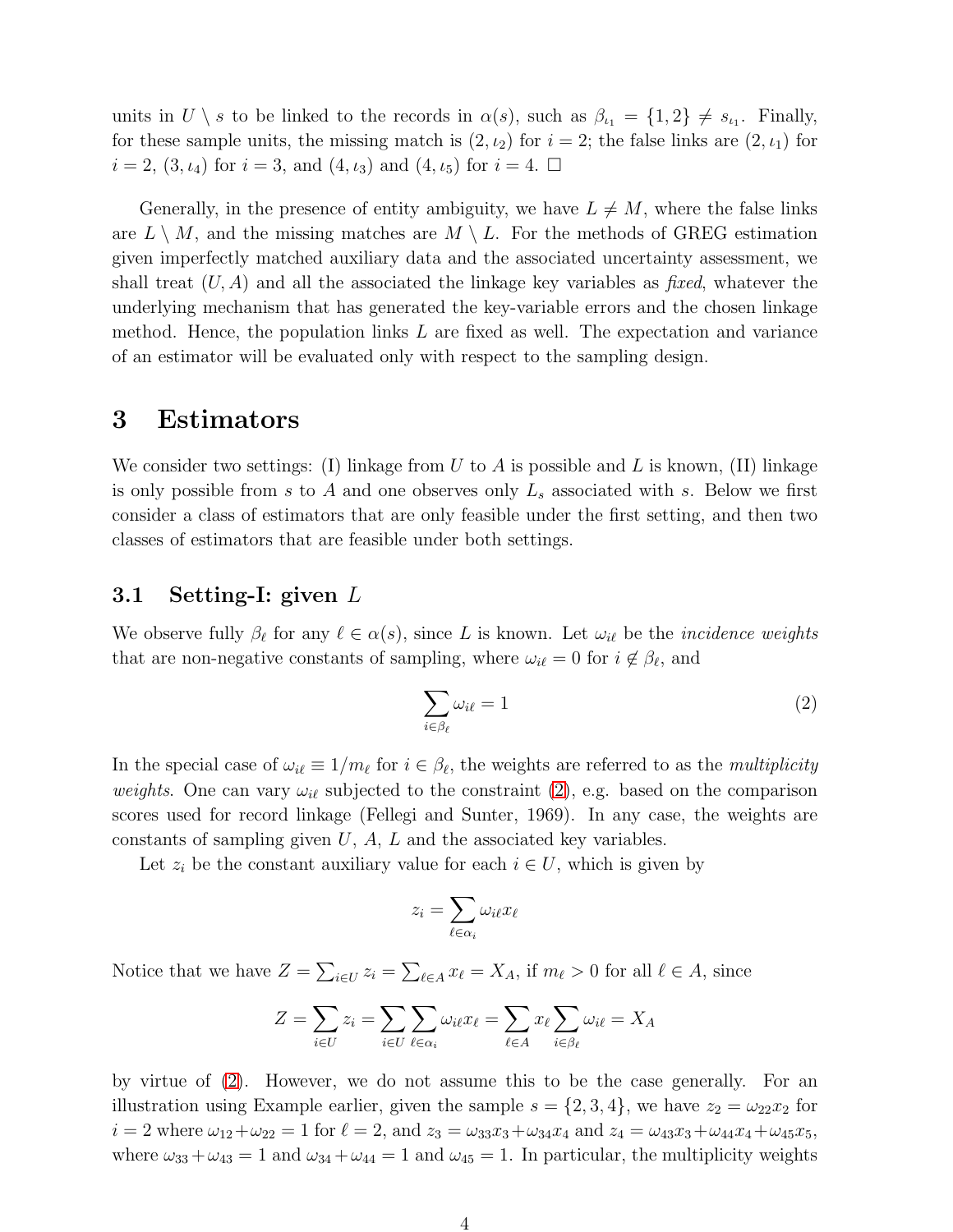are given by  $\omega_{22} = \omega_{33} = \omega_{43} = \omega_{34} = \omega_{44} = 1/2$ , since  $\beta_2$ ,  $\beta_3$  and  $\beta_4$  are all of size 2. The population total Z is given by  $Z = \sum_{\ell=2}^{6} x_{\ell} = X_A - x_1$ .

We observe the population total  $Z = \sum_{i \in U} z_i$  given L and  $\{x_\ell : \ell \in A\}$ . A population incidence (PI) GREG estimator can be given by [\(1\)](#page-0-1) based on  $z_i$  instead of  $x_i$ , i.e.

<span id="page-4-0"></span>
$$
\widehat{Y}_z = \widehat{Y} + (Z - \widehat{Z})^\top b_z = Z^\top b_z + \sum_{i \in s} (y_i - z_i^\top b_z) / \pi_i \tag{3}
$$

where  $b_z = \left(\sum_{i \in s} c_i z_i z_i^\top\right)$  $\left(\sum_{i\in\mathcal{S}}c_iz_iy_i/\pi_i\right)$ . Let  $B_z=\left(\sum_{i\in\mathcal{U}}c_iz_iz_i^\top\right)$  $\binom{1}{i}^{-1} \left( \sum_{i \in U} c_i z_i y_i \right).$ The variance of the PI-GREG estimator is approximately given by that of

$$
\hat{e}_z = \sum_{i \in s} e_{iz} / \pi_i \quad \text{where} \quad e_{iz} = y_i - z_i^\top B_z
$$

The estimator [\(3\)](#page-4-0) is design-consistent as  $n, N \to \infty$ , provided the ideal GREG estimator  $(1)$  is consistent. This is a main advantage that L and Z are known under setting-I.

## 3.2 Setting-II: given  $L_s$

Suppose only  $L_s$  is observed over  $s \times \alpha(s)$ , where  $L_s \subset L$ . Since we observe only  $s_{\ell}$  but not necessarily  $\beta_{\ell}$  for any  $\ell \in \alpha(s)$ , the incidence weights by [\(2\)](#page-3-1) are unknown. This is the situation considered by Breidt et al. (2018), who set  $\omega_{i\ell}$  heuristically according to the assessed quality of the links in  $L_s$ . Now, provided  $M \setminus L = \emptyset$ , i.e. all the matches are among the links in  $L$  although one does not know them all, one may let

$$
\omega_{i\ell} = \Pr[(i,\ell) \in M | \beta_{\ell} \neq \emptyset]
$$

be the probability that a link  $(i, \ell)$  is the match for  $\ell$ , so that the constraint [\(2\)](#page-3-1) is satisfied. However, one still would not know the total Z of the corresponding  $\{z_i : i \in U\}$ , as long as L is unknown. Moreover, the probability above cannot be calculated correctly for all  $i \in s_{\ell}$  without knowing the other links  $(\beta_{\ell} \setminus s_{\ell}) \times \ell$ , even if the error mechanism of the key-variables were known. Therefore, this is not a viable option. Below we consider two types of estimators, where  $\omega_{i\ell}$  is fully determined given the observed  $\alpha_i$  for any  $i \in s$ .

#### 3.2.1 Reverse incidence weights

Let the reverse incidence weights be such that, for each  $i \in U$ , we have

<span id="page-4-1"></span>
$$
\sum_{\ell \in \alpha_i} \omega_{i\ell} = 1 \tag{4}
$$

While the incidence weights [\(2\)](#page-3-1) sum to one for any record  $\ell$  in A with  $m_{\ell} > 0$ , the weights [\(4\)](#page-4-1) sum to one in the opposite direction over  $\alpha_i$  for any unit  $i \in U$ . Hence, the adjective reverse. While the incidence weights require the knowledge of the population links  $L$ , the reverse incidence weights are always available given the sample links  $L_s$ .

Let  $x_{i\omega} = \sum_{\ell \in \alpha_i} \omega_{i\ell} x_{\ell}$  be constructed x-value of  $i \in U$  based on the reverse incidence weights. Again, one may define the weights according to the relative plausibility of the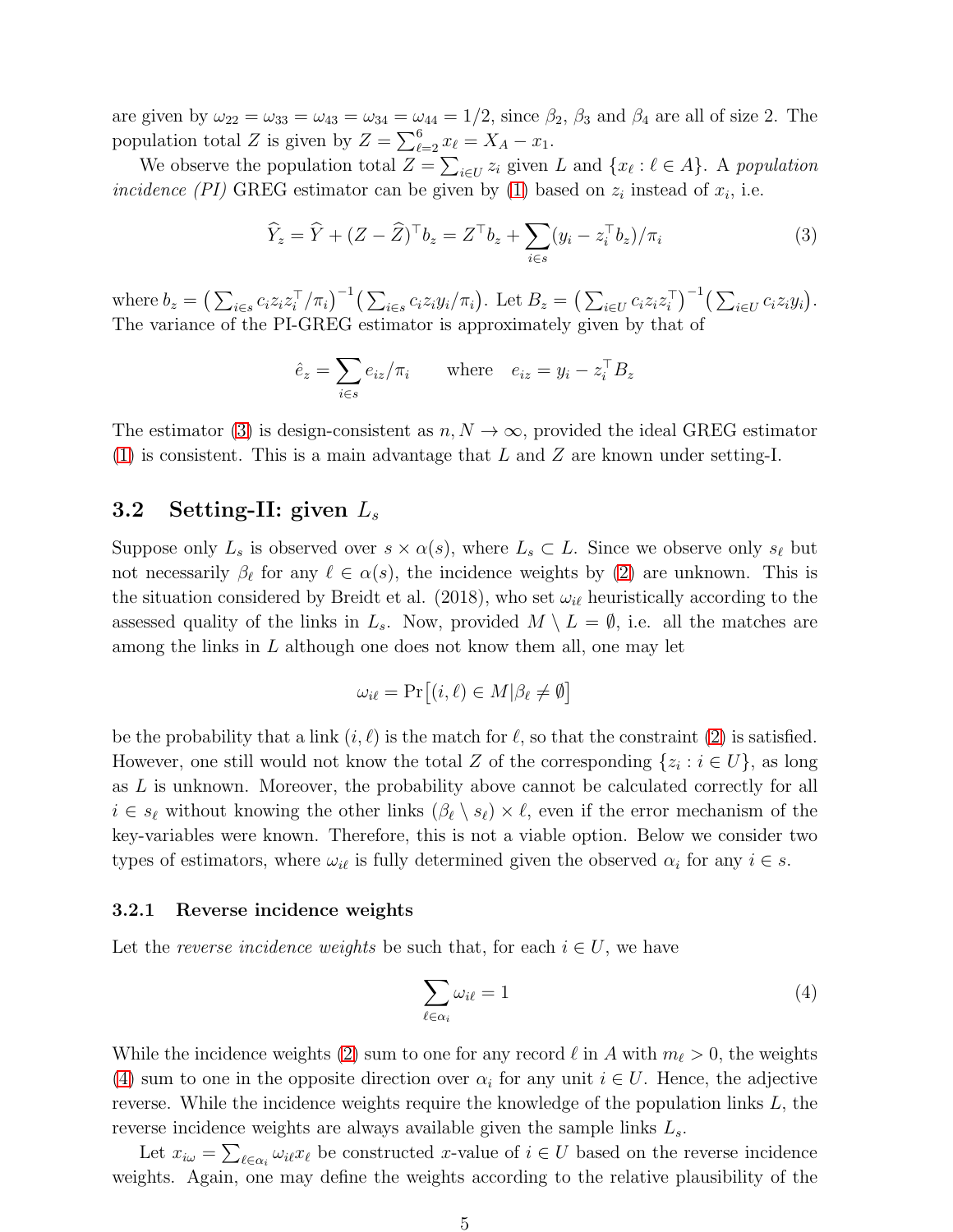links in  $i \times \alpha_i$  based on record linkage. The weights are then constants of sampling given U, A, L and the associated key variables. Let  $X_{\omega} = \sum_{i \in U} x_{i\omega}$ . When L is known, a population reverse incidence (PRI) GREG estimator can be given as

$$
\widetilde{Y}_{\omega} = X_{\omega}^{\top} b_{\omega} + \sum_{i \in s} (y_i - x_{i\omega}^{\top} b_{\omega}) / \pi_i = \widehat{Y} + (X_{\omega} - \widehat{X}_{\omega})^{\top} b_{\omega}
$$

where  $\widehat{X}_{\omega} = \sum_{i \in s} x_{i\omega}/\pi_i$  and  $b_{\omega} = \left(\sum_{i \in s} c_i x_{i\omega} x_{i\omega}^{\top}/\pi_i\right)^{-1} \left(\sum_{i \in s} c_i x_{i\omega} y_i/\pi_i\right)$ . The variance of the PRI-GREG estimator is approximately given by that of

$$
\hat{e}_{\omega} = \sum_{i \in s} e_{i\omega}/\pi_i \quad \text{where} \quad e_{i\omega} = y_i - x_{i\omega}^\top B_{\omega} \quad \text{and} \quad B_{\omega} = \left(\sum_{i \in U} c_i x_{i\omega} x_{i\omega}^\top\right)^{-1} \left(\sum_{i \in U} c_i x_{i\omega} y_i\right)
$$

For the general case where  $X_{\omega}$  is unknown because L is unknown. The sample reverse incidence (SRI) GREG estimator of Y is given as

<span id="page-5-0"></span>
$$
\widehat{Y}_{\omega} = N\bar{X}_{A}^{\top}b_{\omega} + \sum_{i \in s} (y_{i} - x_{i\omega}^{\top}b_{\omega})/\pi_{i} = \widehat{Y} + (N\bar{X}_{A} - \widehat{X}_{\omega})^{\top}b_{\omega}
$$
\n<sup>(5)</sup>

where  $\bar{X}_A = X_A/N_A$  is the mean of the x-values over A. Writing  $\hat{Y}_\omega = \sum_{i \in s} w_i y_i$  as a linear estimator with the sample weights  $\{w_i : i \in s\}$ , we have  $\sum_{i \in s} w_i x_{i\omega} = N \bar{X}_A$ . The SRI-GREG estimator has the same approximate variance as the PRI-GREG estimator, since the first-order approximations of the two only differ by a constant  $N(\bar{X}_A - \bar{X}_\omega)^\top B_\omega$ where  $\bar{X}_{\omega} = X_{\omega}/N$ . However, insofar as  $\bar{X}_{\omega} \neq \bar{X}_A$ , the estimator [\(5\)](#page-5-0) will be biased under repeated sampling. An additional assumption is needed for design-consistency, i.e.

<span id="page-5-2"></span>
$$
\lim_{N \to \infty} (\bar{X}_{\omega} - \bar{X}_A) = 0 \tag{6}
$$

Intuitively, this assumption may seem reasonable, as long as the errors of the linkage key variables associated with U and A are unrelated to the x-values in A. A more detailed condition will be given later in Section [3.2.2.](#page-6-0) For the moment, notice that in practice the assumption can be tested based on the observed statistic  $\hat{\vec{X}}_{\omega} - \bar{X}_A$ .

A special case of the reverse incidence weights is worth mentioning. For each  $i \in U$ , let  $\ell_i$  be the best link among all  $\ell \in \alpha_i$ . Let  $\omega_{i\ell_i} = 1$  and  $\omega_{i\ell} = 0$  for any other  $\ell \in \alpha_i$ . It should be pointed out that this is not a special case of incidence weights [\(2\)](#page-3-1), since  $\ell_i$ is chosen among  $\alpha_i$  not  $\beta_{\ell_i}$  and it is possible for any given  $\ell \in A$  to be the best link for more than one unit in U. Let  $x_i^* = x_{\ell_i}$  be the best-link x-value of  $i \in s$ . This can be relevant for secondary users, who are only given these best-link auxiliary values, but have no access to the other links because the linkage is performed by another party.

Let  $X^* = \sum_{i \in U} x_i^*$  $i$ . The sample best-link (SBL) GREG estimator of Y is given as

<span id="page-5-1"></span>
$$
\widehat{Y}_b = N\bar{X}_A^\top b^* + \sum_{i \in s} (y_i - x_i^{*\top} b^*) / \pi_i = \widehat{Y} + (N\bar{X}_A - \widehat{X}^*)^\top b^* \tag{7}
$$

where  $\widehat{X}^* = \sum_{i \in s} x_i^*$  $i/\pi_i$  and  $b^* = (\sum_{i \in s} c_i x_i^* x_i^{*\top})$  $\int_i^{*\top}/\pi_i^{*} \Big( \sum_{i \in s} c_i x_i^*$  $i<sub>i</sub>y<sub>i</sub>/\pi<sub>i</sub>$ . The variance of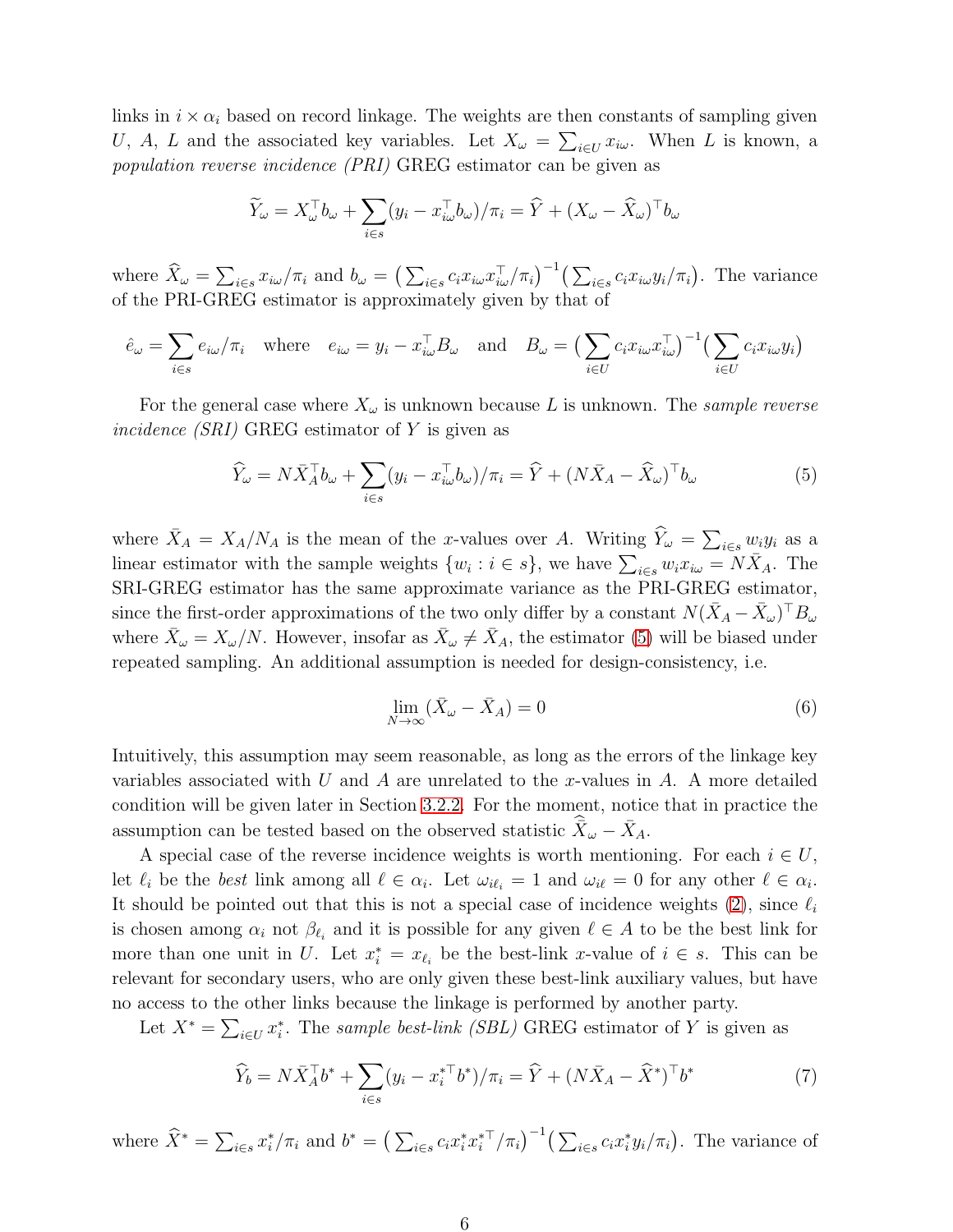the SBL-GREG estimator is approximately given by that of

$$
\hat{e}^* = \sum_{i \in s} e_i^* / \pi_i
$$
 where  $e_i^* = y_i - x_i^{*T} B^*$  and  $B^* = \left(\sum_{i \in U} c_i x_i^* x_i^{*T}\right)^{-1} \left(\sum_{i \in U} c_i x_i^* y_i\right)$ 

The estimator [\(7\)](#page-5-1) is design-consistent, provided  $X^*/N - \bar{X}_A \to 0$ , as  $N \to \infty$ , and the assumption can be tested based on the observed statistic  $\widehat{X}^*/N - \overline{X}_A$ .

#### <span id="page-6-0"></span>3.2.2 GREG over  $L_s$

Let  $N_L = \sum_{i \in U} d_i = |L|$  be the number of links in L. Let  $X_L = \sum_{i \in U} \sum_{\ell \in \alpha_i} x_{\ell}$  and  $\bar{X}_L = X_L/N_L$  be the total and mean of x over L, respectively. Let  $B_L$  be a vector of coefficients of the same dimension as  $X_L$ . Let

$$
\widetilde{Y}_L = \widehat{Y} + N(\bar{X}_A - \widehat{\bar{X}}_L)^\top B_L
$$

where  $\hat{X}_L = \hat{X}_L/\hat{N}_L$ , and  $\hat{X}_L = \sum_{i \in s} \sum_{\ell \in \alpha_i} x_{\ell}/\pi_i$ , and  $\hat{N}_L = \sum_{i \in s} \sum_{\ell \in \alpha_i} 1/\pi_i$ . Clearly,  $\widetilde{Y}_L$  is design-consistent for Y if  $\lim_{N\to\infty} (\bar{X}_L - \bar{X}_A) = 0$ , which can be tested based on the observed statistic  $\hat{\vec{X}}_L - \bar{X}_A$ . Below we consider first this condition in more details, and then the estimation of  $B_L$  given the sample links.  $L_s$ .

Let  $\{\omega_{i\ell} : (i,\ell) \in L\}$  be the incidence weights [\(2\)](#page-3-1) associated with L. Let  $A_L$  be the link-projection of U onto A, containing the  $N_{AL}$  linked records in A. Let  $a_{\ell} = 1$  if  $\ell \in A_L$ and 0 otherwise. We assume  $N/N_L = O(1)$  and  $N_{AL}/N_A = O(1)$ , as  $N \to \infty$ . We say  $\omega_{i\ell}$ and  $a_{\ell}$  are non-informative of the x-values asymptotically, as  $N \to \infty$ , if

<span id="page-6-1"></span>
$$
\begin{cases}\n\lim_{N \to \infty} \frac{\sum_{(i,\ell) \in L} \omega_i x_{\ell}}{N_L} - \frac{\sum_{(i,\ell) \in L} \omega_{i\ell}}{N_L} \bar{X}_L = 0 \\
\lim_{N \to \infty} \frac{\sum_{\ell \in A} a_{\ell} x_{\ell}}{N_A} - \frac{\sum_{\ell \in A} a_{\ell}}{N_A} \bar{X}_A\n\end{cases}
$$
\n(8)

In other words, as  $N \to \infty$ , the empirical covariance of  $\omega_{i\ell}$  and  $x_{\ell}$  over L tends to 0, as well as that of  $a_{\ell}$  and  $x_{\ell}$  over A. We have then  $\lim_{N\to\infty}(X_{AL}/N_{AL} - \bar{X}_{L}) = 0$ , since  $\sum_{(i,\ell)\in L} \omega_{i\ell} = N_{AL}$  and  $\sum_{(i,\ell)\in L} \omega_{i\ell} x_{\ell} = X_{AL} = \sum_{\ell \in A_L} x_{\ell}$  in the first part of [\(8\)](#page-6-1), and  $\lim_{N\to\infty}(X_{AL}/N_{AL}-\bar{X}_A)=0$  due to the second part of [\(8\)](#page-6-1). It follows that  $\bar{X}_L-\bar{X}_A\to 0$ , as  $N \to \infty$ , and the estimator  $\widetilde{Y}_L$  above is consistent.

Moreover, we have  $\lim_{N\to\infty} (\bar{X}_{\omega} - \bar{X}_L) = 0$ , if the first part of [\(8\)](#page-6-1) holds when  $\omega_{i\ell}$  are the reverse incidence weights [\(4\)](#page-4-1), where  $\sum_{(i,\ell)\in L} \omega_{i\ell} = N$  and  $\sum_{(i,\ell)\in L} \omega_{i\ell} x_{\ell} = X_{\omega}$ . Thus, the condition [\(6\)](#page-5-2) for the SRI-GREG estimator [\(5\)](#page-5-0) is satisfied if the reverse incidence weights are non-informative of the x-values in addition to  $(8)$ . In reality, requiring the first part of [\(8\)](#page-6-1) to hold for both types of weights is essentially the same as requiring it to hold for either type of weights, since it is hard to imagine a situation where the condition holds only for one type of weights but not the other type.

To reveal the estimator of  $B_L$ , we observe that

$$
\widetilde{Y}_L = N \bar{X}_A^\top B_L + \sum_{i \in s} \frac{1}{\pi_i} \Big( \sum_{\ell \in \alpha_i} \omega_{i\ell} y_i - \frac{N}{\widehat{N}_L} \sum_{\ell \in \alpha_i} x_\ell^\top B_L \Big)
$$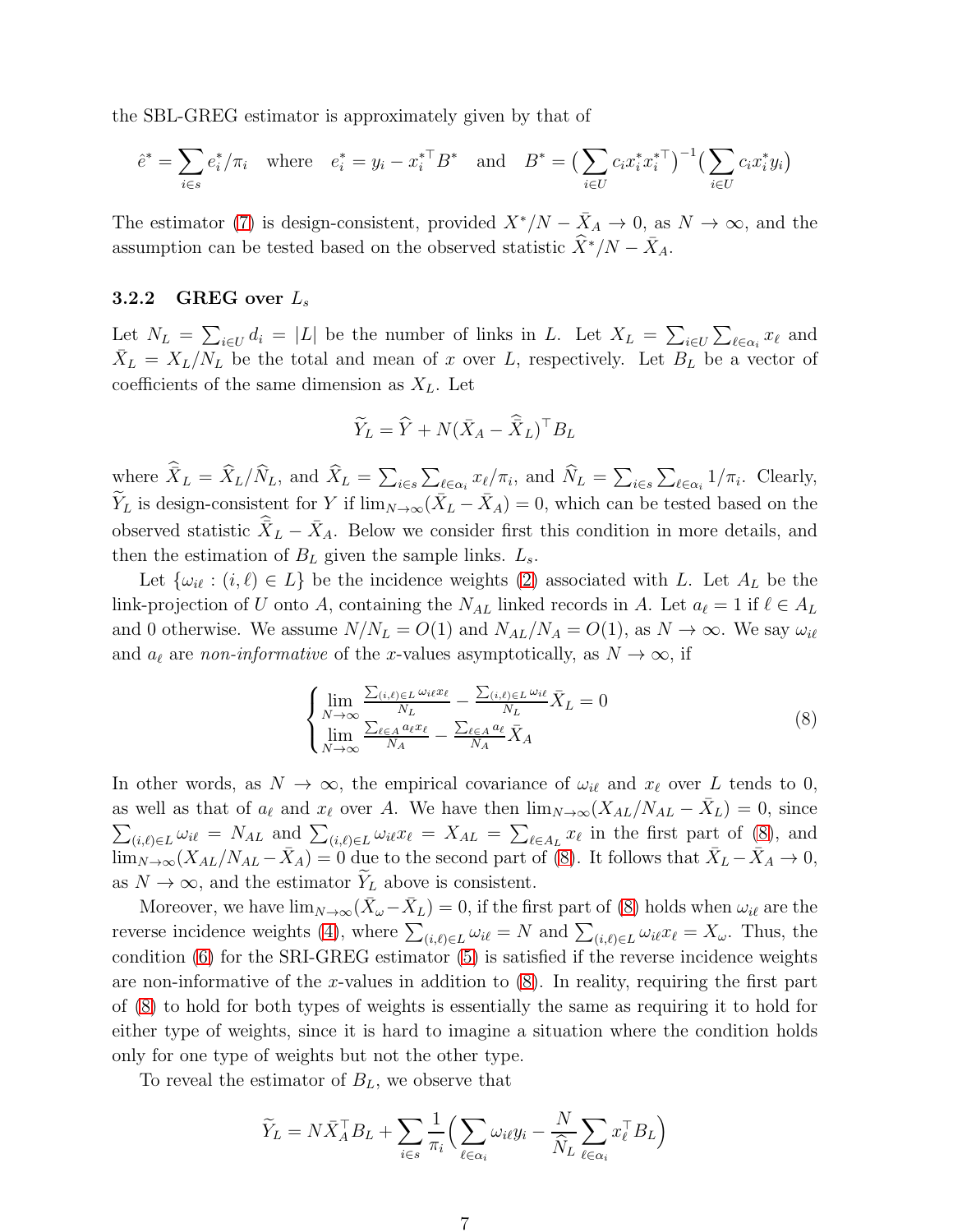given any reverse incidence weights [\(4\)](#page-4-1). Thus,  $B_L$  can be set according to GREG of  $\omega_i \psi_i$ on  $x_{\ell}/\hat{r}$  over  $L_s$ , where  $\hat{r} = \hat{N}_L/N$ . A sample link-set (SLS) GREG estimator of Y is

<span id="page-7-0"></span>
$$
\widehat{Y}_L = N\bar{X}_A^\top b_L + \sum_{i \in s} (y_i - x_{iL}^\top b_L / \widehat{r}) / \pi_i = \widehat{Y} + N(\bar{X}_A - \widehat{\bar{X}}_L)^\top b_L \tag{9}
$$

where  $x_{iL} = \sum_{\ell \in \alpha_i} x_{\ell}$ , and  $b_L = \hat{r} \left( \sum_{i \in s} \sum_{\ell \in \alpha_i} c_{i\ell} x_{\ell} x_{\ell}^{\top} \right)$  $\int_{\ell}^{\top} / \pi_i \big)^{-1} \Big( \sum_{i \in s} \sum_{\ell \in \alpha_i} c_{i\ell} x_{\ell} \omega_{i\ell} y_i / \pi_i \Big),$ since  $\pi_i$  is the inclusion probability of a link  $(i, \ell)$  in  $L_s$ . The target of  $b_L$  over sampling is  $B_L = r \left( \sum_{i \in U} \sum_{\ell \in \alpha_i} c_{i\ell} x_{\ell} x_{\ell}^{\top} \right)$  $\int_{\ell}^{\top} \int_{-\ell}^{-1} \left( \sum_{i \in U} \sum_{\ell \in \alpha_i} c_{i\ell} x_{\ell} \omega_{i\ell} y_i \right)$ , where  $r = N_L/N$ .

The first-order Taylor expansion of the SLS-GREG estimator [\(9\)](#page-7-0) is given by

$$
\widehat{Y}_L \doteq (\bar{X}_A - \bar{X}_L)^{\top} b_L + \widehat{Y} - r^{-1} \widehat{X}_L^{\top} B_L + r^{-1} \bar{X}_L^{\top} B_L \widehat{N}_L = (\bar{X}_A - \bar{X}_L)^{\top} b_L + \sum_{i \in s} e_{iL}' / \pi_i
$$

where  $e'_{iL} = e_{iL} + d_i/r$ , and  $e_{iL} = y_i - x_{iL}^\top B_L/r$  is the sum of population link-set GREG residuals over  $\alpha_i$ , for  $i \in U$ . The extra term  $d_i/r$  arises from the estimator  $N_L$ . Given [\(8\)](#page-6-1), an approximate variance estimator can be that of  $\sum_{i \in s} e'_{iL}/\pi_i$ .

### 3.3 Relative efficiency

Of the three types of GREG estimators above, the PI-GREG estimator [\(3\)](#page-4-0) is based on the incidence weights [\(2\)](#page-3-1), the SRI-GREG estimator [\(5\)](#page-5-0) and the SLS-GREG estimator [\(9\)](#page-7-0) are based on the reverse incidence weights  $(4)$ ; the first two are based on GREG over s, and the last one is based on GREG over  $L_s$ . A key factor to the relative efficiency is the covariance between the dependent and independent variables of the regression.

Consider the simple linear regression model as the assisting model, where the model covariance  $(y_i, x_i)$  is a scaler that is easy to comprehend. The PI-GREG estimator depends on the covariance between  $y_i$  and  $z_i = \sum_{\ell \in \alpha_i} \omega_{i\ell} x_{\ell}$ , the SRI-GREG estimator on that between  $y_i$  and  $x_{i\omega} = \sum_{\ell \in \alpha_i} \omega_{i\ell} x_{\ell}$ , and the SLS-GREG on that between  $\omega_{i\ell} y_i$  and  $x_{\ell}$ . For any given  $i \in U$  and choice of  $\omega_{i\ell}$  over  $\alpha_i$ , we have

$$
Cov(y_i, \omega_{i\ell} x_{\ell}) = Cov(\omega_{i\ell} y_i, x_{\ell}) = \begin{cases} \omega_{i\ell} Cov(y_i, x_i) & \text{if } \ell = \iota_i \\ 0 & \text{if } \ell_i \neq \iota_i \end{cases}
$$

where  $Cov(y_i, x_i)$  refers to the model covariance between  $y_i$  and the matched  $x_i$ , and  $Cov(y_i, x_j) = 0$  for two different units  $i \neq j$ . Thus, given the presence of false links and the fact that  $\omega_{i\ell} \in [0,1]$ , the model covariance is reduced given imperfectly matched auxiliary values, and the population GREG slope coefficient will be attuned towards 0 compared to that given matched auxiliary values. This is the main reason why GREG estimation given imperfectly matched auxiliary values will lose efficiency compare to the ideal situation where the matches are known.

Meanwhile, what is important in practice is whether using the constructed auxiliary values based on the sample links  $L<sub>s</sub>$  can still improve the efficiency compared to the HT-estimator that ignores the auxiliary information altogether. It is possible to equate the HT-estimator with the GREG estimator that uses an intercept-only assisting model,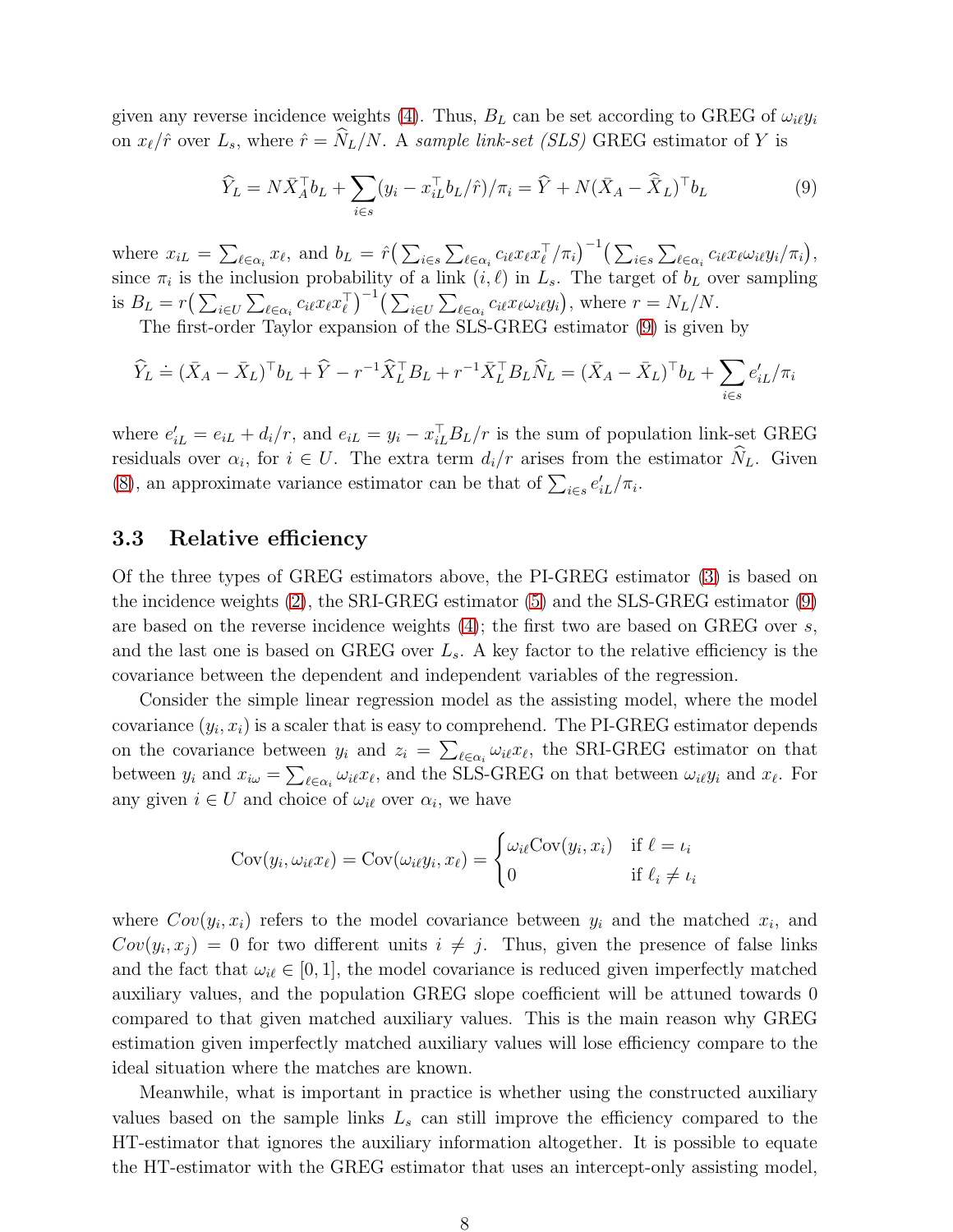where the covariance between  $y_i$  and the constant independent variable  $x_i \equiv 1$  is zero by definition. Using either the incidence weights or the reverse incidence weights, we have

$$
Cov(y_i, \sum_{\ell \in \alpha_i} \omega_{i\ell} x_{\ell}) = \begin{cases} \omega_{i\ell} Cov(y_i, x_i) & \text{for } \ell = \iota_i \text{ given } \iota_i \in \alpha_i \\ 0 & \text{if } \iota_i \notin \alpha_i \end{cases}
$$

Thus, even though one does not know which links are the matches, as long as the links can cover a certain amount of matches, GREG estimation that makes appropriate use of the auxiliary data via the links still has the capacity to improve the HT-estimator.

It is more difficult to draw general conclusions regarding the relative efficiency of the different types of GREG estimator. Take for instance the PI-GREG and the SRI-GREG estimators. The population GREG residual is  $e_{iz} = y_i - z_i^{\top} B_z$  under the former, where  $z_i = \sum_{\ell \in \alpha_i} \omega_{i\ell} x_{\ell}$ , the residual is  $e_{i\omega} = y_i - x_{i\omega}^{\top} B_{\omega}$  under the latter, where  $x_{i\omega} = \sum_{\ell \in \alpha_i} \omega_{i\ell} x_{\ell}$ . Although both  $z_i$  and  $x_{i\omega}$  are weighted sums of  $x_{\ell}$  over the same  $\alpha_i$ , the weights sum to 1 for any  $\ell$  in A for the former whilst they sum to 1 for i in U for the latter. The relative magnitude of the residuals cannot be determined generally for each  $i \in U$  on its own, because it also depends on how the other units are linked. In the next section, we shall use a simulation study to explore the relative efficiency of the different estimators.

## <span id="page-8-0"></span>4 Simulation study

### 4.1 Set-up

First, we generate a set of values  $\{(y_i, x_i) : i \in U\}$ , where

$$
y_i = 1 + 5x_i + \epsilon_i
$$
 and  $x_i \sim \text{Uniform}(0, 1)$  and  $\epsilon_i \sim \text{Normal}(0, \sigma_i^2)$ 

The model variance of  $\epsilon_i$  is  $\sigma_i = \sigma x_i^{\gamma}$  $i \atop i$  for  $0 \leq \gamma \leq 1$ . We present the results under simple random sampling without replacement, where the sample size is  $n$ . Size-related unequal probability sampling does not yield any extra insight regarding the relative efficiency of the different estimators, because their relative merits are chiefly determined by how the population links L are distributed over  $U \times A$ , regardless the sampling design.

We let  $A = U$ , so that we can easily calculate the *ideal* GREG estimator [\(1\)](#page-0-1). The population matches and links are generated according to the parameters below.

- Let  $p_d$  be the proportion of population units with  $d_i = d$ , where  $d = 1, 2, 3$  and  $\sum_{d} p_d = 1$ . For example, if  $p = (0.4, 0.3, 0.3)$ , then 40% of the units in U have only one link to A,  $30\%$  of them have two links and the rest  $30\%$  have 3 links.
- Let  $p_M$  be the proportion of units in U that have a match in A, where  $p_1 < p_M < 1$ . By setting  $p_M < 1$ , one can emulate the general situation where U and A are not one-one correspondent in terms of the matches, and the ideal GREG estimator that uses all  $\{(y_i, x_i) : i \in s\}$  is unattainable in reality even if one knew all the matches. We let all the unique links be matches, the other  $N(p_M - p_1)$  units with matches are randomly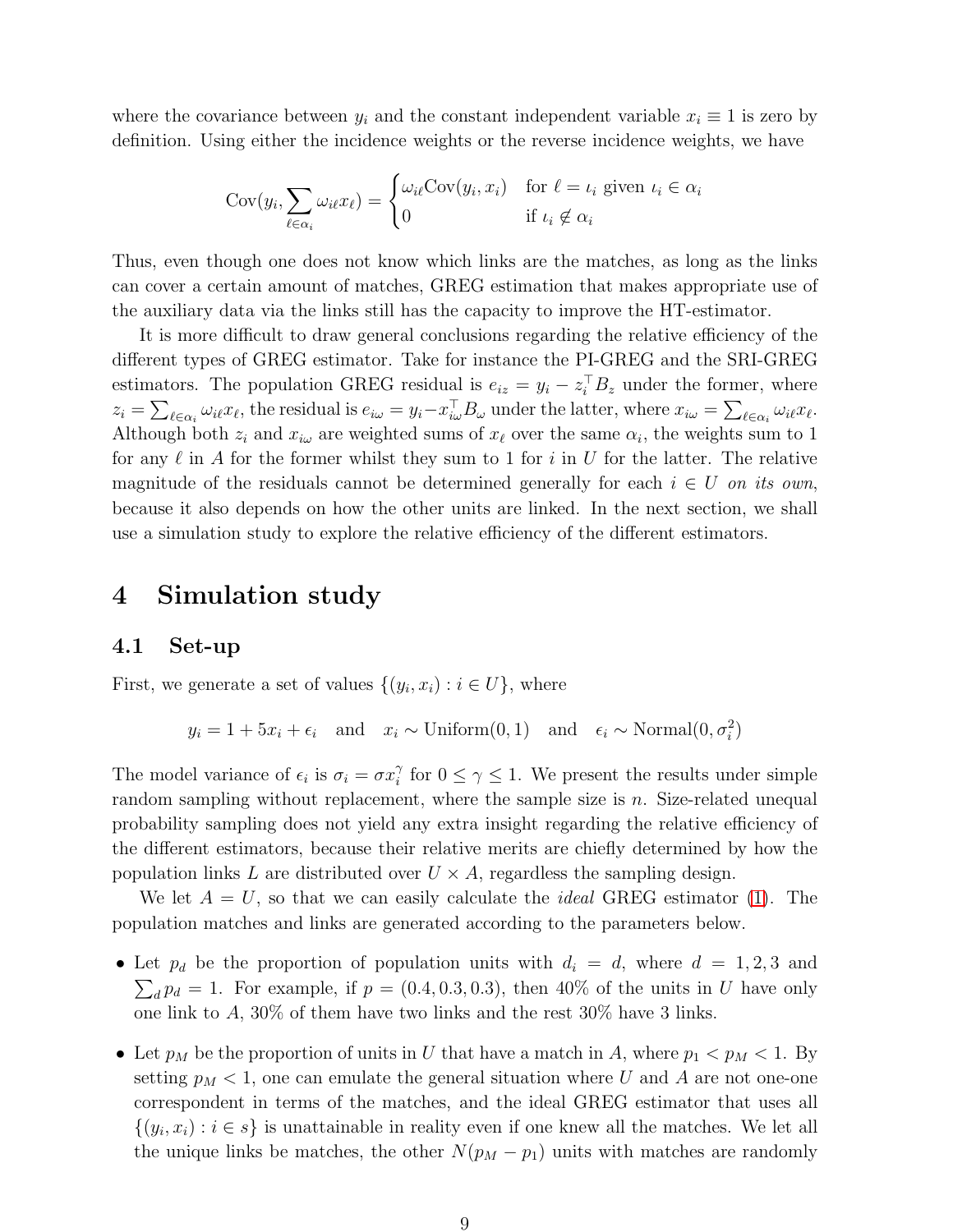selected, independently of whether a unit has 2 or 3 links. For each  $i \in U$  with  $d_i > 1$ , all its false links are randomly selected from  $A \setminus \{i\}.$ 

• Let  $p_{ML}$  be the proportion of units in N whose matches are identified as the best links, where  $p_1 \leq p_{ML} \leq p_M$ . Setting  $p_{ML} = p_M$  implies that the best-link choice is perfect given  $(M, L)$ , in which case the SBL-GREG estimator [\(7\)](#page-5-1) reaches its maximum potential. Setting  $p_{ML} = p_1$  means that all the known correct links are presented as the unique links. Using the SBL-GREG estimator is then unlikely to be a good option, because one could have obtained additional correct links among the  $N(p_M - p_1)$  units just by guessing randomly. Thus, the SBL-GREG estimator improves as  $p_{ML}$  varies from  $p_1$  to  $p_M$ . The  $N(p_{ML}-p_1)$  units with  $d_i > 1$  and correct best links are randomly chosen from the relevant  $N(p_M - p_1)$  units. The best links for the rest  $N(1 - p_{ML})$ units are randomly chosen among the relevant false links in the respective  $\alpha_i$ .

Given each sample s, we calculate the following estimates and their variance estimates.

- The HT-estimator, and the ideal GREG estimator [\(1\)](#page-0-1), or simply Ideal.
- The *subsample* GREG-estimator, or simply Sub, which is only based on the sample units with  $d_i = 1$ , i.e. with known correct links. This is a practical option, because in most applications of record linkage one can identify a subset of unique links that are virtually error-free, no matter how large or small this subset is in a given situation.
- The PI-GREG-estimator [\(3\)](#page-4-0) with multiplicity weights  $\omega_{i\ell} = 1/m_{\ell}$  or unequal incidence weights as explained below, designated as PI-m and PI-q, respectively.
- The SBL-GREG estimator [\(7\)](#page-5-1), or simply SBL, and the SRI-GREG estimator [\(5\)](#page-5-0) with reverse incidence weights as explained below and designated as SRI-q.
- The SLS-GREG estimator [\(9\)](#page-7-0), or simply SLS, with the same weights as SRI-q.

For SRI-q, the reverse incidence weight [\(4\)](#page-4-1) assigned to the best link is  $\omega_{i\ell_i} = q$  in cases of  $d_i > 1$ , where  $0 < q < 1$ , and  $\omega_{i\ell} = (1 - q)/(d_i - 1)$  for the other links in  $i \times \alpha_i$ .

- For a unit with  $d_i = 2$ , setting  $q = 0.5$  would mean that one has no plausible guess which of the two links is more likely to be correct; for a unit with  $d_i = 3$ , the indifferent choice would be  $q = 1/3$ . For an easy presentation without unnecessary finesse, we simply set  $q = 0.4$  whether of  $d_i = 2$  or 3, which refers to a choice where the weights are more or less indifferent over the multiple links of unit  $i$  in  $U$ .
- Of course, in cases where  $p_{ML}$  is much higher than  $p_1$ , it is no longer reasonable to set  $q = 0.4$ . To take advantage of the knowledge of linkage quality, one can raise the value of q, according to the proportion of units with correct best link given  $d_i > 1$ , which is given by  $(p_{ML} - p_1)/(1 - p_1)$ . For example, if  $(p_1, p_{ML}) = (0.2, 0.8)$ , then setting q around  $(0.8 - 0.2)/(1 - 0.2) = 0.75$  is not an unnatural choice in practice.

For the incidence weights [\(2\)](#page-3-1), the multiplicity weight  $1/m_{\ell}$  is the indifferent choice. For unequal weights of PI-q when  $m_{\ell} > 1$ , we proceed as follows: if the matched population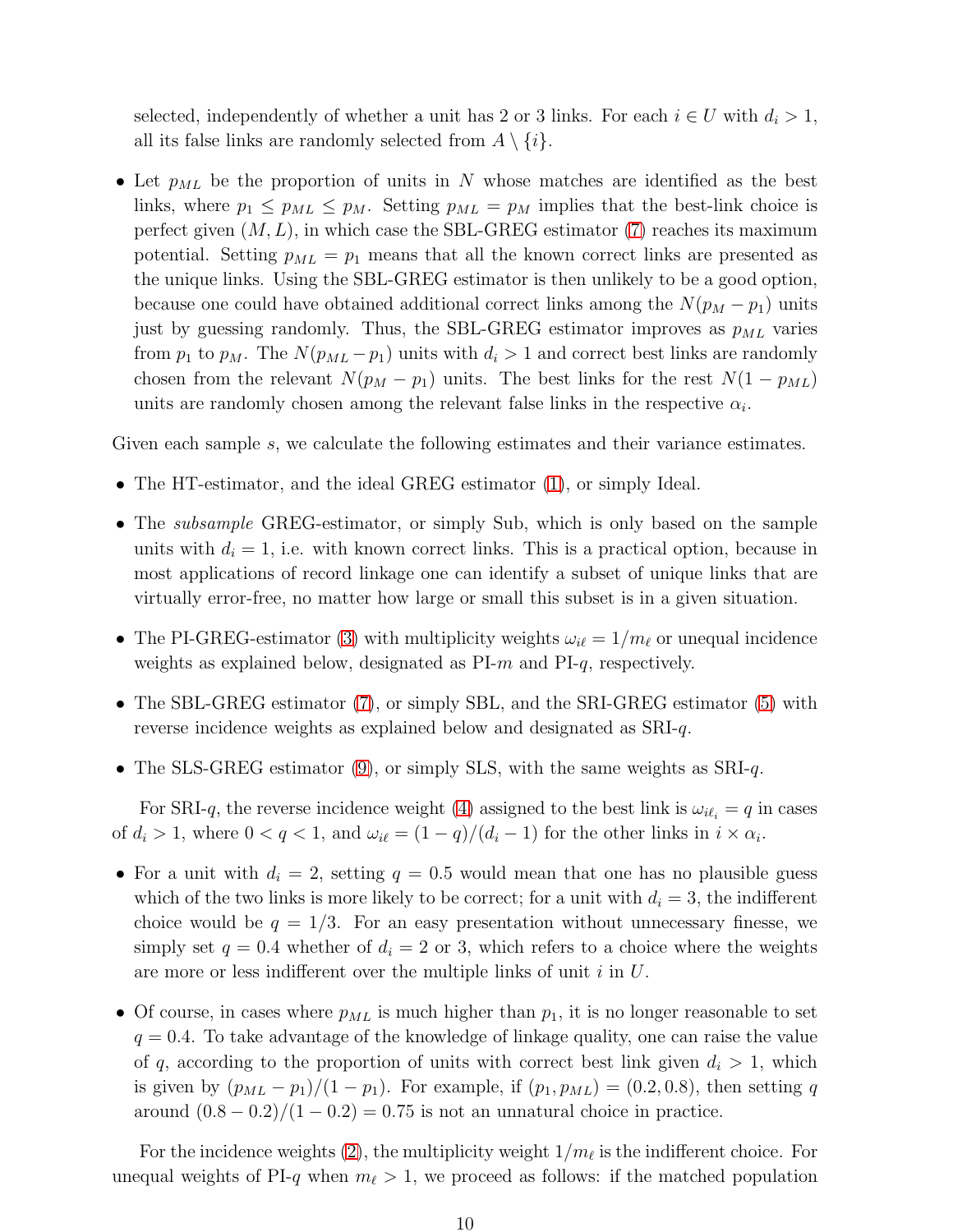unit is in  $\beta_{\ell}$ , assign the value q to the match, where  $0 < q < 1$ , and  $(1-q)/(m_{\ell}-1)$  to the other links in  $\beta_{\ell} \times \ell$ ; otherwise, assign q to a randomly selected link, and  $(1-q)/(m_{\ell}-1)$  to the others. The value of  $q$  can be large, if one has good knowledge of the linkage quality, such as when  $p_{ML} = p_1$ . Setting a lower value of q, e.g.  $q = 0.4$ , emulates a situation where one has only vague ideas about the linkage quality. Notice that, given how the population links L are generated above, the range of  $m_{\ell}$  over A is greater than than that of  $d_i$  over U, although a large majority of records in A still have  $m_\ell$  between 0 and 3.

Finally, based on K independent samples, the Monte Carlo expectation and variance of an estimator, generically denoted by  $t_{(k)}$  for  $k = 1, ..., K$ , are given by

$$
\bar{t} = \frac{1}{K} \sum_{k=1}^{K} t_{(k)}
$$
 and  $v(t) = \frac{1}{K-1} \sum_{k=1}^{K} (t_{(k)} - \bar{t})^2$ 

We obtain the MSE of the estimator accordingly. Moreover, the Monte Carlo expectation of the associated variance estimator, denoted by  $\nu_{(k)}$  for  $k = 1, ..., K$ , is given as

$$
\bar{\nu}(t) = \frac{1}{K} \sum_{k=1}^{K} \nu_{(k)}
$$

### <span id="page-10-0"></span>4.2 Results

The population values of  $y_i$  are generated with  $\sigma_i \equiv 1.5$ , where  $N = 5000$ . The sample size is  $n = 100$ . Let the population mean  $\overline{Y}$  be the target of estimation.

For the results in all the tables, SE is the square root of  $v(t)$  of the corresponding estimator and ESE the square root of  $\bar{\nu}(t)$ . The variance estimator of an estimator works well, if its SE and ESE are close to each other. The relative efficiency (RE) of an estimator is given by the ratio between its variance and that of the HT-estimator, whereas RMSE designates the ratio of their MSEs. The bias of an estimator is small compared to its variance if its RMSE and RE are close to each other.

The columns in all the tables refer to the different estimators by their shorthands given above. We simply set  $c_i \equiv 1$  for GREG over s, and  $c_{i\ell} \equiv 1$  for GREG over  $L_s$ .

#### 4.2.1 Low linkage quality

Table [1](#page-11-0) provides a set of results in a situation where the linkage quality is very low. We have  $p = (0.2, 0.4, 0.4)$ , such that one is only confident about 20% of the units whose links are matches. Next, we have  $p_M = 0.4$ , such that the matches are missed from the relevant links for 60% of the population units. The choice of the best link deteriorates as  $p_{ML}$  decreases from  $p_M$  to  $p_1$ . We set  $q = 0.4$  for all the results in Table [1,](#page-11-0) which is not unreasonable given the low linkage quality here.

First, since HT and Ideal do not depend on L, their Monte Carlo variance and MSE all have the same expectations in Table [1,](#page-11-0) such that the variations across the three blocks reflect directly the magnitudes of the Monte Carlo simulation errors. It is seen that the results are reliable within a range of 10<sup>−</sup><sup>2</sup> . Although the variation is greater for Sub, as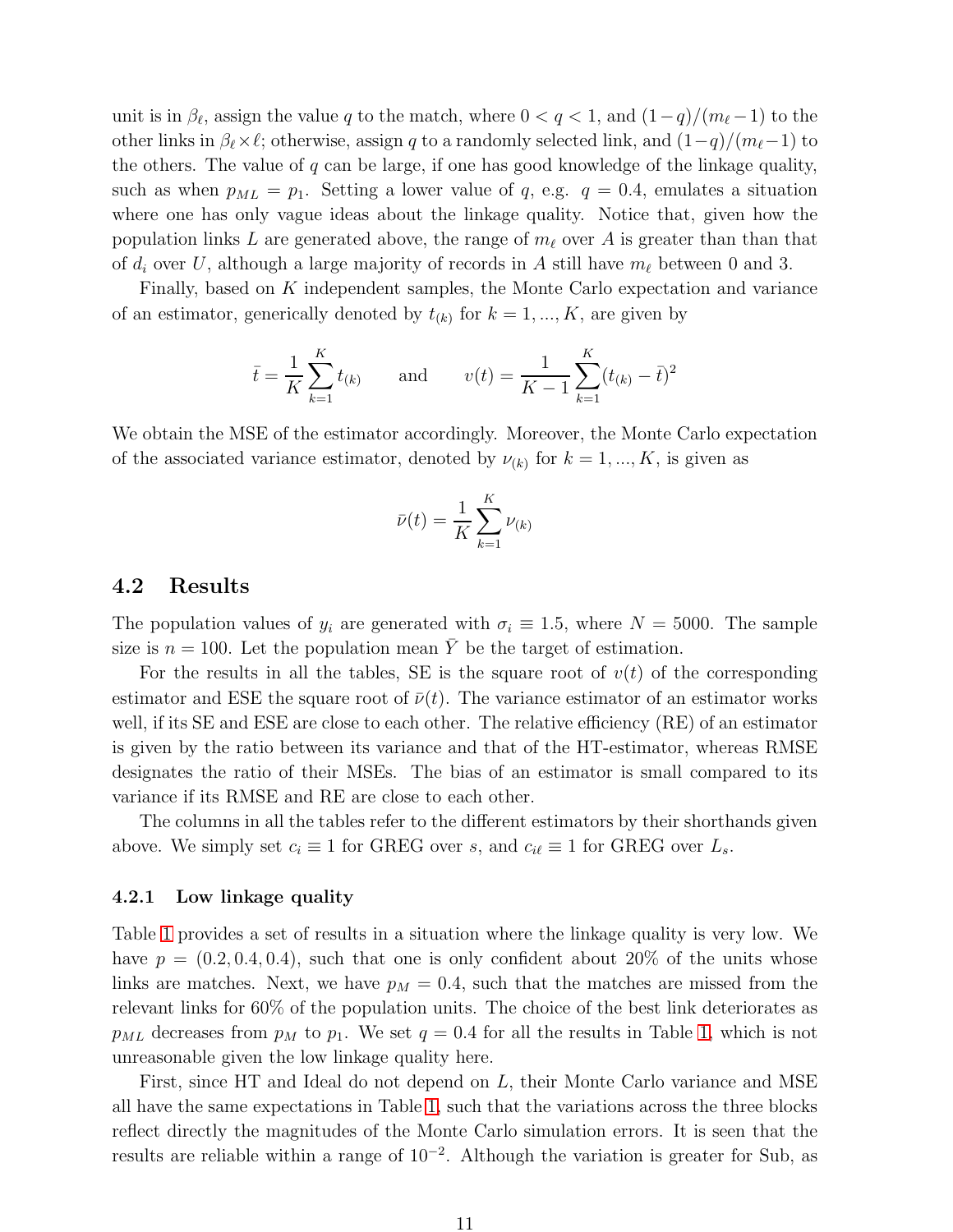<span id="page-11-0"></span>

| $p = (0.2, 0.4, 0.4), p_M = 0.4, p_{ML} = 0.4, q = 0.4$ |              |       |       |        |        |            |                                                         |            |
|---------------------------------------------------------|--------------|-------|-------|--------|--------|------------|---------------------------------------------------------|------------|
|                                                         | HТ           | Ideal | Sub   | $PI-m$ | $PI-q$ | <b>SBL</b> | $SRI-q$                                                 | <b>SLS</b> |
| <b>SE</b>                                               | 0.204        | 0.148 | 0.328 | 0.204  | 0.204  | 0.197      | 0.198                                                   | 0.201      |
| <b>ESE</b>                                              | 0.203        | 0.146 | 0.327 | 0.201  | 0.201  | 0.194      | 0.195                                                   | 0.199      |
| RE                                                      | 1            | 0.525 | 2.595 | 1.002  | 1.001  | 0.930      | 0.939                                                   | 0.968      |
| <b>RMSE</b>                                             | 1            | 0.525 | 2.596 | 1.002  | 1.001  | 0.931      | 0.940                                                   | 0.968      |
|                                                         |              |       |       |        |        |            | $p = (0.2, 0.4, 0.4), p_M = 0.4, p_{ML} = 0.3, q = 0.4$ |            |
|                                                         | HТ           | Ideal | Sub   | $PI-m$ | $PI-q$ | <b>SBL</b> | $SRI-q$                                                 | <b>SLS</b> |
| <b>SE</b>                                               | 0.205        | 0.148 | 0.332 | 0.205  | 0.205  | 0.203      | 0.199                                                   | 0.203      |
| <b>ESE</b>                                              | 0.204        | 0.146 | 0.325 | 0.202  | 0.202  | 0.198      | 0.195                                                   | 0.200      |
| RE                                                      | 1            | 0.522 | 2.623 | 0.999  | 1.001  | 0.977      | 0.943                                                   | 0.977      |
| <b>RMSE</b>                                             | $\mathbf{1}$ | 0.522 | 2.625 | 0.999  | 1.001  | 0.979      | 0.944                                                   | 0.978      |
| $p = (0.2, 0.4, 0.4), p_M = 0.4, p_{ML} = 0.2, q = 0.4$ |              |       |       |        |        |            |                                                         |            |
|                                                         | HT           | Ideal | Sub   | $PI-m$ | $PI-q$ | <b>SBL</b> | $SRI-q$                                                 | <b>SLS</b> |
| <b>SE</b>                                               | 0.202        | 0.146 | 0.332 | 0.202  | 0.202  | 0.201      | 0.194                                                   | 0.198      |
| <b>ESE</b>                                              | 0.203        | 0.147 | 0.325 | 0.201  | 0.201  | 0.200      | 0.194                                                   | 0.199      |
| RE                                                      | 1            | 0.522 | 2.691 | 1.000  | 0.998  | 0.984      | 0.924                                                   | 0.959      |
| <b>RMSE</b>                                             | 1            | 0.522 | 2.692 | 1.000  | 0.998  | 0.985      | 0.924                                                   | 0.960      |

Table 1: Results given low linkage quality,  $N = 5000$ ,  $n = 100$ ,  $K = 5000$ 

it is only based on about 20 sample units, it is clearly the least efficient estimator here.

Next, as can be expected, the performance of SBL worsens as  $p_{ML}$  decreases. Its RE is about 1 when  $p_{ML} = p_1 = 0.2$ . However, since  $p_{ML}$  is unlikely to be as low as  $p_1$  in practice, one can still expect it to be slightly more efficient than HT.

Given constant  $q = 0.4$  in Table [1,](#page-11-0) only small variations of the results can be detected across the three blocks, regarding the variance and MSE of each of the other estimators. It follows that the population variations of  $(M, L)$  and best links across the blocks do not affect the following conclusions based on these results. Using the incidence weights,  $PI-m$ and PI-q do not yield any gains over HT, although they are more difficult and costly to implement because they require the knowledge of  $L$ . Between  $SRI-q$  and  $SLS$ , both based on the reverse incidence weights, the former is somewhat more efficient. In particular, SRI-q is able to improve HT, even when  $p_{ML}$  is as low as  $p_1$ , whereas it is about as efficient as SBL when  $p_{ML} = 0.4$  and the latter is at its best.

Comparing RE and RMSE, one can see that the bias is negligible compared to the variance for SBL, SRI-q and SLS that only require the sample links  $L_s$ . Finally, comparing SE and ESE, one can see that the variance estimators work well in all the cases.

Table [2](#page-12-0) provides another set of results, where  $p$  remains the same but  $p_M$  is increased to 0.8, such that 80% of the population units now have their matches included in the links, although one can only be confident that about 20% of the sample units are linked correctly. This provides a scenario where one can possibly have good knowledge of the linkage quality, although the available linkage key variables are rather noisy. Sub cannot improve given the same  $p_1$ . SBL is much better when  $p_{ML} = p_M$ , where it uses correctly matched auxiliary data for 80% of the units, and its RE is about 0.69 in Table [2](#page-12-0) compared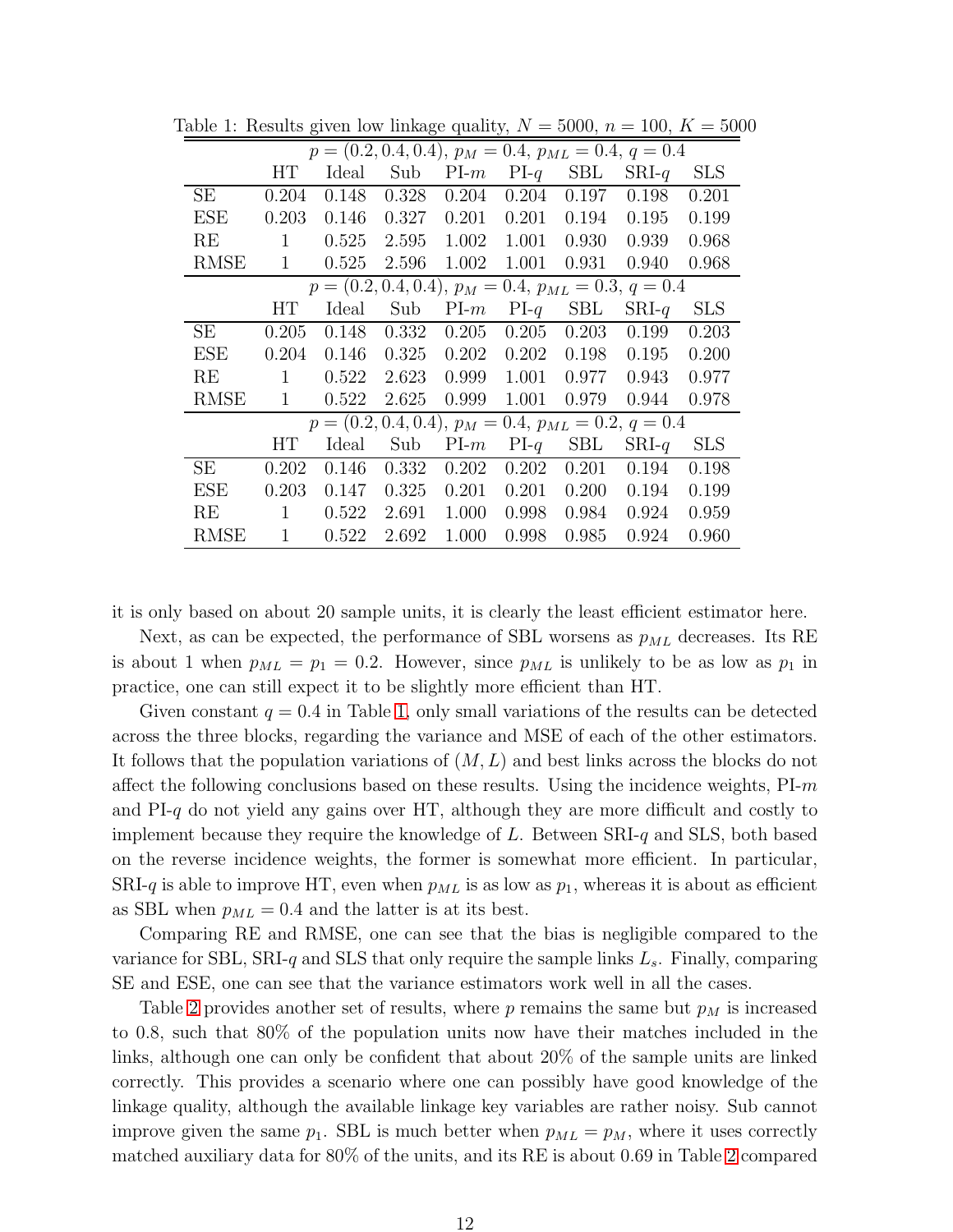<span id="page-12-0"></span>

| $p = (0.2, 0.4, 0.4), p_M = 0.8, p_{ML} = 0.8, q = 0.4$ |              |       |       |        |        |            |                                                         |            |
|---------------------------------------------------------|--------------|-------|-------|--------|--------|------------|---------------------------------------------------------|------------|
|                                                         | HТ           | Ideal | Sub   | $PI-m$ | $PI-q$ | <b>SBL</b> | $SRI-q$                                                 | <b>SLS</b> |
| <b>SE</b>                                               | 0.206        | 0.149 | 0.333 | 0.199  | 0.198  | 0.171      | 0.186                                                   | 0.192      |
| <b>ESE</b>                                              | 0.204        | 0.146 | 0.324 | 0.194  | 0.194  | 0.168      | 0.183                                                   | 0.190      |
| RE                                                      | 1            | 0.524 | 2.622 | 0.933  | 0.932  | 0.691      | 0.818                                                   | 0.876      |
| <b>RMSE</b>                                             | $\mathbf{1}$ | 0.524 | 2.624 | 0.933  | 0.932  | 0.691      | 0.822                                                   | 0.878      |
|                                                         |              |       |       |        |        |            | $p = (0.2, 0.4, 0.4), p_M = 0.8, p_{ML} = 0.8, q = 0.7$ |            |
|                                                         | HТ           | Ideal | Sub   | $PI-m$ | $PI-q$ | <b>SBL</b> | $SRI-q$                                                 | <b>SLS</b> |
| <b>SE</b>                                               | 0.206        | 0.149 | 0.325 | 0.198  | 0.193  | 0.172      | 0.174                                                   | 0.191      |
| <b>ESE</b>                                              | 0.204        | 0.146 | 0.326 | 0.195  | 0.189  | 0.169      | 0.172                                                   | 0.190      |
| RE                                                      | 1            | 0.519 | 2.481 | 0.924  | 0.872  | 0.694      | 0.716                                                   | 0.861      |
| <b>RMSE</b>                                             | $\mathbf{1}$ | 0.519 | 2.482 | 0.924  | 0.873  | 0.697      | 0.719                                                   | 0.861      |
| $p = (0.2, 0.4, 0.4), p_M = 0.8, p_{ML} = 0.2, q = 0.4$ |              |       |       |        |        |            |                                                         |            |
|                                                         | HТ           | Ideal | Sub   | $PI-m$ | $PI-q$ | <b>SBL</b> | $SRI-q$                                                 | <b>SLS</b> |
| SE                                                      | 0.206        | 0.149 | 0.333 | 0.199  | 0.199  | 0.205      | 0.186                                                   | 0.194      |
| <b>ESE</b>                                              | 0.204        | 0.147 | 0.328 | 0.195  | 0.195  | 0.201      | 0.182                                                   | 0.191      |
| RE                                                      | 1            | 0.519 | 2.599 | 0.931  | 0.930  | 0.983      | 0.815                                                   | 0.883      |
| <b>RMSE</b>                                             | $\mathbf{1}$ | 0.519 | 2.604 | 0.931  | 0.930  | 0.983      | 0.818                                                   | 0.884      |

Table 2: Results given low linkage quality,  $N = 5000$ ,  $n = 100$ ,  $K = 5000$ 

to 0.93 in Table [1](#page-11-0) when  $p_{ML} = p_M$ . But the gain easily evaporates as  $p_{ML}$  decreases towards  $p_1$ . Although the results for PI-m and PI-q are better than before, they are still dominated by SRI-q and SLS based on the reverse incidence weights, and the same pattern as before remains of the relative merits of the latter two. Again, the bias is negligible compared to the variance and the variance estimators work well in all the cases.

A notice is worthwhile regarding the second block of results in Table [2.](#page-12-0) Now that  $p_{ML} = 0.8$  is much higher than  $p_1 = 0.2$ , it is no longer reasonable to set  $q = 0.4$ , where the weights are more or less indifferent over the multiple links. To take advantage of the good knowledge of linkage quality, one can raise the value of q. Setting  $q = 0.7$  is not hard to justify here, given  $(p_{ML} - p_1)/(1 - p_1) = 0.75$ . While this clearly improves the results for SRI-q, where the RE is 0.71 against 0.82 given  $q = 0.4$  in the first block, it does not have any noteworthy effect for SLS. In the case of SLS, GREG is over  $L_s$  instead of s, and it seems more difficult to assign the unequal weights sensibly for this estimator. PI-q is also clearly better given larger q, where its RE is  $0.87$  compared to  $0.93$  in the first block where  $q = 0.4$ , although the improvement is not as large as for SRI-q.

Finally, GREG estimation is much more efficient than the HT-estimator, at least in these results, even when one can only be certain that about 20% of the sample units are correctly matched, as long as  $L$  covers a large part of  $M$ . For instance, the SRI-GREG estimator achieves about 20% variance reduction in the last block, only based on more or less indifferent reverse incidence weights for the units with multiple links.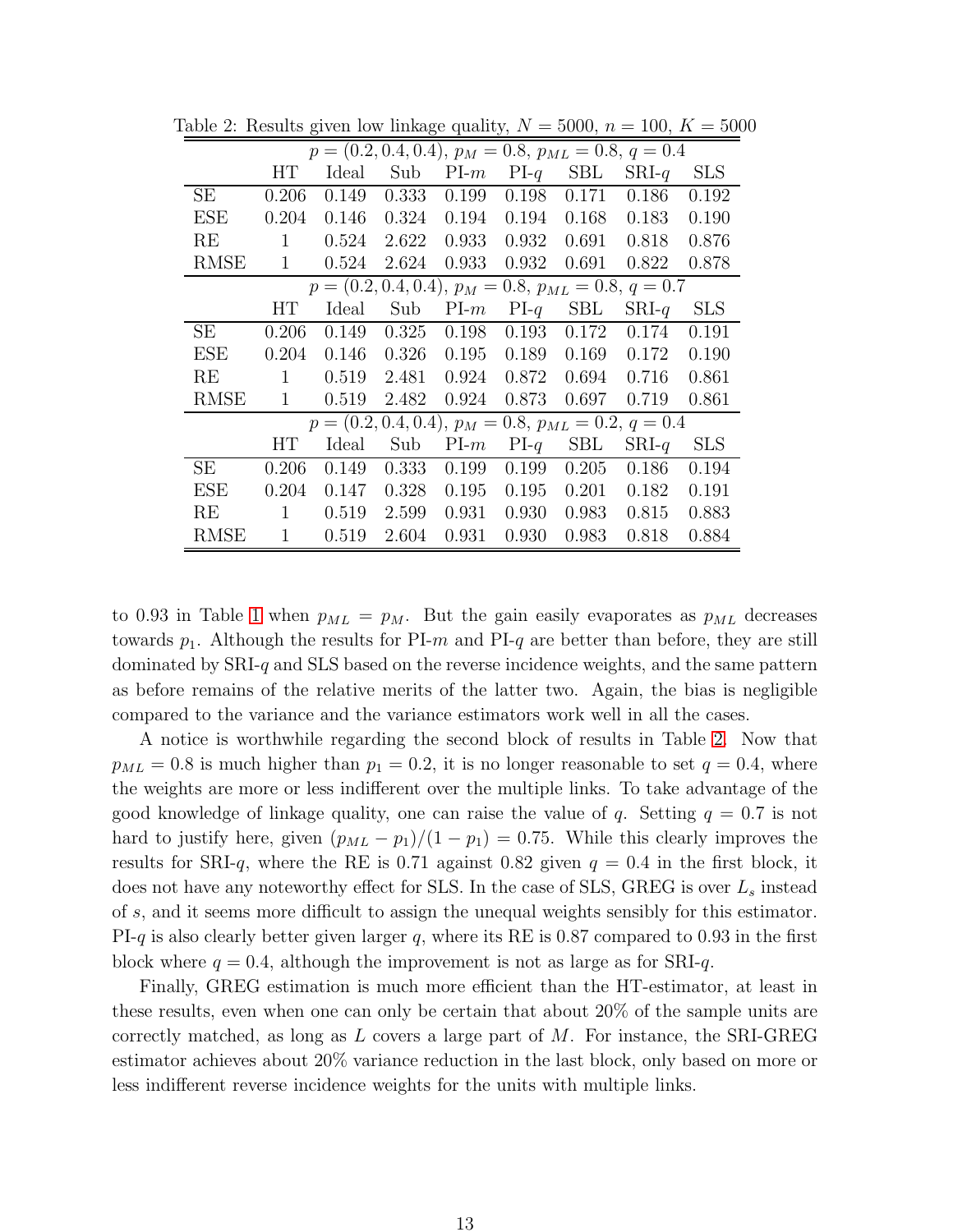#### 4.2.2 Better linkage quality

Two more sets of results are given in Table [3,](#page-13-0) given better linkage quality than above. For the first two blocks of results, we have  $p = (0.4, 0.3, 0.3)$  and  $p_M = 0.9$ , such that  $90\%$ of the population units have matches among the links, although one is only certain about nearly half of them. This will be referred to as the *medium* linkage quality scenario. For the last two blocks, we have  $p = (0.8, 0.1, 0.1)$  and  $p_M = 0.98$ , such that only 2% of the population units have missing matches in  $L$ , and nearly 80% of the matches are given as unique links. This will be referred to as the *high* linkage quality scenario.

The following features are essentially the same as the results in Tables [1](#page-11-0) and [2](#page-12-0) given low linkage quality. In all the cases, the bias is negligible compared to the variance and the variance estimators work well. PI-m and  $PI-q$  using incidence weights are still largely dominated by  $SRI-q$  and  $SLS$  using reverse incidence weights. For the former two estimators,  $PI-q$  can improve  $PI-m$  given good knowledge of the linkage quality, i.e. when  $p_{ML} = p_M$ ; for the latter two estimators, SRI-q is still better than SLS.

<span id="page-13-0"></span>

| $\sigma$ . Trobards given incurrent high numege quality, $\alpha = 5000$ , $n = 100$ , $\Lambda$ |              |       |       |       |               |                      |                                                           |             |
|--------------------------------------------------------------------------------------------------|--------------|-------|-------|-------|---------------|----------------------|-----------------------------------------------------------|-------------|
| $p = (0.\overline{4}, 0.3, 0.3), p_M = 0.9, p_{ML} = 0.9, q = 0.7$                               |              |       |       |       |               |                      |                                                           |             |
|                                                                                                  | HT           | Ideal | Sub   | PLm   | $PI-q$        | $\operatorname{SBL}$ | $SRI-q$                                                   | <b>SLS</b>  |
| <b>SE</b>                                                                                        | 0.205        | 0.149 | 0.232 | 0.194 | 0.183         | 0.160                | 0.164                                                     | 0.184       |
| <b>ESE</b>                                                                                       | 0.203        | 0.146 | 0.233 | 0.191 | 0.181         | 0.157                | 0.160                                                     | 0.181       |
| RE                                                                                               | $\mathbf{1}$ | 0.532 | 1.278 | 0.900 | 0.800         | 0.612                | 0.638                                                     | 0.805       |
| $\operatorname{RMSE}$                                                                            | $\mathbf{1}$ | 0.532 | 1.279 | 0.901 | 0.800         | 0.615                | 0.641                                                     | 0.806       |
| $p = (0.4, 0.3, 0.3), p_M = 0.9, p_{ML} = 0.65, q = 0.4$                                         |              |       |       |       |               |                      |                                                           |             |
|                                                                                                  | HT           | Ideal | Sub   | PLm   | $PI-q$        | $\operatorname{SBL}$ | $SRI-q$                                                   | ${\rm SLS}$ |
| SЕ                                                                                               | 0.204        | 0.147 | 0.229 | 0.191 | 0.192         | 0.183                | 0.173                                                     | 0.184       |
| <b>ESE</b>                                                                                       | 0.203        | 0.146 | 0.233 | 0.190 | 0.191         | 0.181                | 0.173                                                     | 0.183       |
| RE                                                                                               | $\mathbf{1}$ | 0.519 | 1.262 | 0.878 | 0.891         | 0.804                | 0.723                                                     | 0.810       |
| <b>RMSE</b>                                                                                      | $\mathbf{1}$ | 0.519 | 1.263 | 0.879 | 0.892         | 0.804                | 0.723                                                     | 0.811       |
| $p = (0.8, 0.1, 0.1), p_M = 0.98, p_{ML} = 0.98, q = 0.9$                                        |              |       |       |       |               |                      |                                                           |             |
|                                                                                                  |              |       |       |       |               |                      |                                                           |             |
|                                                                                                  | <b>HT</b>    | Ideal | Sub   | PLm   |               | $PI-q$ SBL           | $SRI-q$                                                   | ${\rm SLS}$ |
| <b>SE</b>                                                                                        | 0.201        | 0.145 | 0.164 | 0.174 | 0.155         | 0.148                | 0.149                                                     | 0.162       |
| <b>ESE</b>                                                                                       | 0.204        | 0.146 | 0.165 | 0.175 | 0.155         | 0.149                | 0.150                                                     | 0.164       |
| RE                                                                                               | 1            | 0.526 | 0.667 | 0.753 | 0.593         | 0.547                | 0.548                                                     | 0.651       |
| <b>RMSE</b>                                                                                      | $\mathbf{1}$ | 0.526 | 0.675 | 0.753 | 0.593         | 0.549                | 0.549                                                     | 0.651       |
|                                                                                                  |              |       |       |       |               |                      | $p = (0.8, 0.1, 0.1), p_M = 0.98, p_{ML} = 0.89, q = 0.4$ |             |
|                                                                                                  | HT           | Ideal | Sub   |       | $PI-m$ $PI-q$ | $\operatorname{SBL}$ | $SRI-q$                                                   | <b>SLS</b>  |
| SЕ                                                                                               | 0.205        | 0.149 | 0.166 | 0.179 | 0.182         | 0.162                | 0.158                                                     | 0.165       |
| <b>ESE</b>                                                                                       | 0.204        | 0.146 | 0.165 | 0.174 | 0.178         | 0.160                | 0.156                                                     | 0.164       |
| RE                                                                                               | $\mathbf{1}$ | 0.532 | 0.660 | 0.763 | 0.793         | 0.625                | 0.596                                                     | 0.652       |

Table 3: Results given medium-high linkage quality,  $N = 5000$ ,  $n = 100$ ,  $K = 5000$ 

Some additional points are worth noting. Sub becomes more efficient than HT given high linkage quality where  $p_1 = 0.8$ . However, just like Ideal, it is infeasible in reality, because one cannot be sure if the auxiliary total  $X_A$  is equal to  $\sum_{i\in U} x_i$ . We have set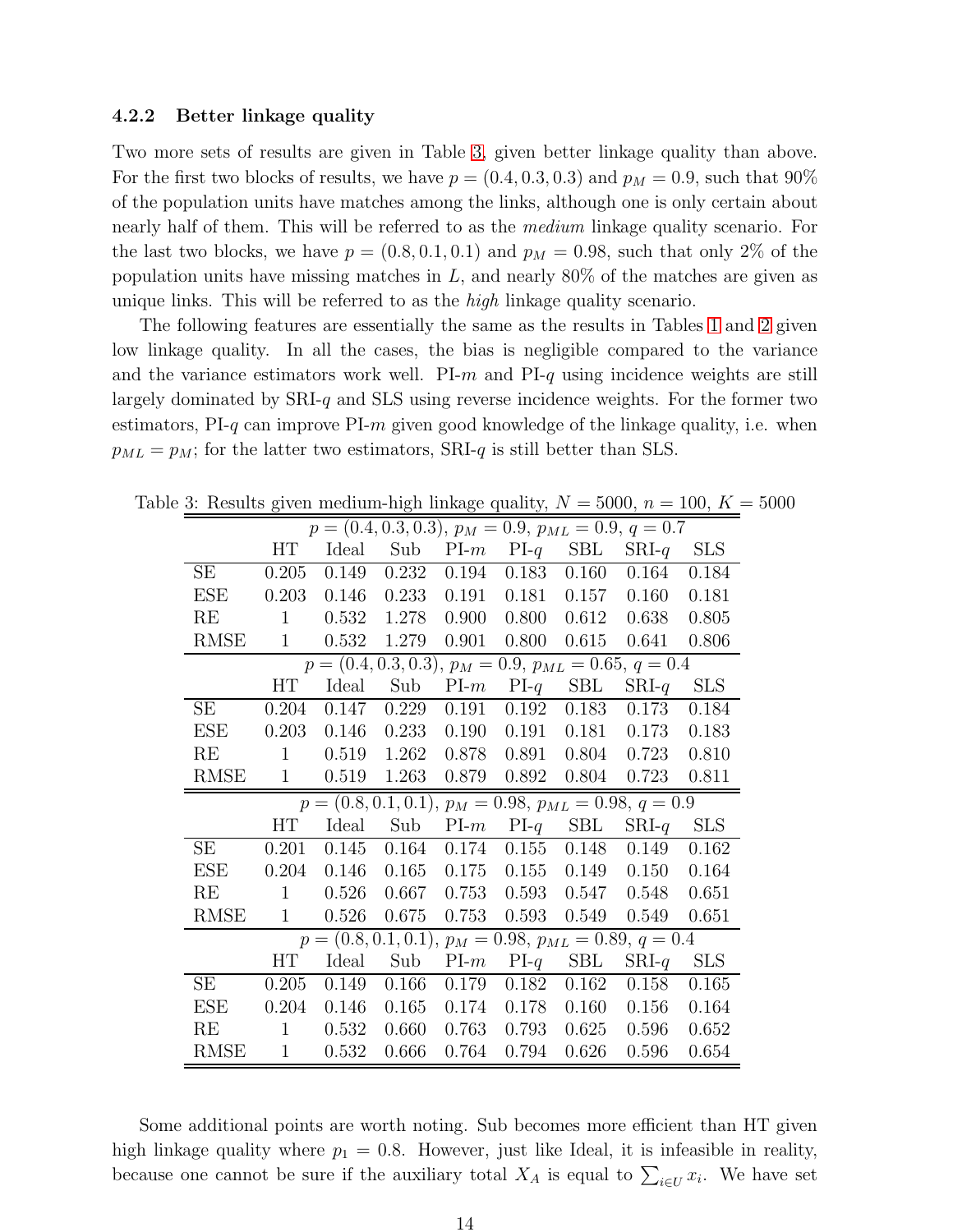$A = U$  here to ensure the two are equal, only so that these two estimators can be easily calculated, in order to provide references for the performance of the GREG estimators developed in this paper. In the high linkage quality scenario, the RE is about 0.66 for Sub, so that it is dominated by SBL and  $SRI-q$ , because they use the additional auxiliary information for the population units with multiple links. Moreover, the RE of SBL and SRI-q are 0.55 when  $p_{ML} = p_M = 0.98$  and  $q = 0.9$ , which is about the same as 0.53 for Ideal, suggesting that the auxiliary information is almost fully utilised.

The settings  $(p_M, p_{ML}) = (0.4, 0.65)$  and  $(0.8, 0.89)$  emulate random selection of the best link among the available links, where  $p_{ML} = p_1 + p_2/2 + p_3/3$  in the first case and approximately so in the second case. For either case, the reverse incidence weights given  $q = 0.4$  are also more or less indifferent over the available links. The RE is 0.72 for SRI-q against 0.80 for SBL in the medium quality scenario, and it is 0.60 for  $SRI-q$  against 0.63 for SBL in the high quality scenario. Thus, it is possible to improve the simplistic SBL-GREG estimator through the choice of reverse incidence weights, even though one has no knowledge about the correct link given multiple links.

As discussed before, when  $p_{ML} = p_M$  and the choice of best link is perfect for the given  $(M, L)$ , it is reasonable to use a higher value of q. The choice of  $q = 0.7$  is not unnatural in the medium quality scenario where  $(p_{ML}-p_1)/(1-p_1) = 0.83$ , and similarly for  $q = 0.9$ in the high quality scenario where  $(p_{ML} - p_1)/(1 - p_1) = 0.9$ . The RE is 0.64 for SRI-q against 0.61 for SBL in the medium quality scenario, and it is 0.55 for SRI-q against 0.55 for SBL in the high quality scenario. This suggests that it is not difficult for  $SRI-q$  to make most out of the good knowledge of linkage quality, characterised as  $p_{ML} = p_M$ , by assigning appropriate reverse incidence weight to the best link accordingly.

Meanwhile, changing the value of q has basically no affect on SLS in either scenario, indicating again that it may be more difficult to assign unequal weights sensibly for this estimator. Raising the value of  $q$  does much good for PI- $q$ , where its RE is improved from 0.89 to 0.80 in the medium quality scenario, and from 0.79 to 0.59 in the high quality scenario. Nevertheless, it is dominated by SRI-q and SBL. The reason is that  $m_{\ell}$  varies more over A than  $d_i$  over U, due to directional linkage from U to A, where one can easily control the latter range but not the former. Thus, when it is possible to link the entire  $U$ and A, one may be able to improve  $PI-q$  by adopting a two-way linkage method.

# <span id="page-14-0"></span>5 Conclusions and final remarks

Three types of GREG estimators are developed given imperfectly matched auxiliary data, where the standard GREG estimator is inapplicable. Simulation results show that they can improve the estimation efficiency, compared to the HT-estimator that ignores the auxiliary information, even when the linkage quality is as low as that given for Table [1.](#page-11-0) Other simulations, omitted here to save space, yield results that are consistent with those reported in Section [4.2,](#page-10-0) as the sample size varies between  $n = 30$  and  $n = 1000$ , or when the regression model variance is as heterogenous as  $\sigma_i = 2x_i$ .

The first type of PI-GREG estimator [\(3\)](#page-4-0) is design-consistent, but costly or impossible to implement, because it is based on the incidence weights [\(2\)](#page-3-1) that require one to link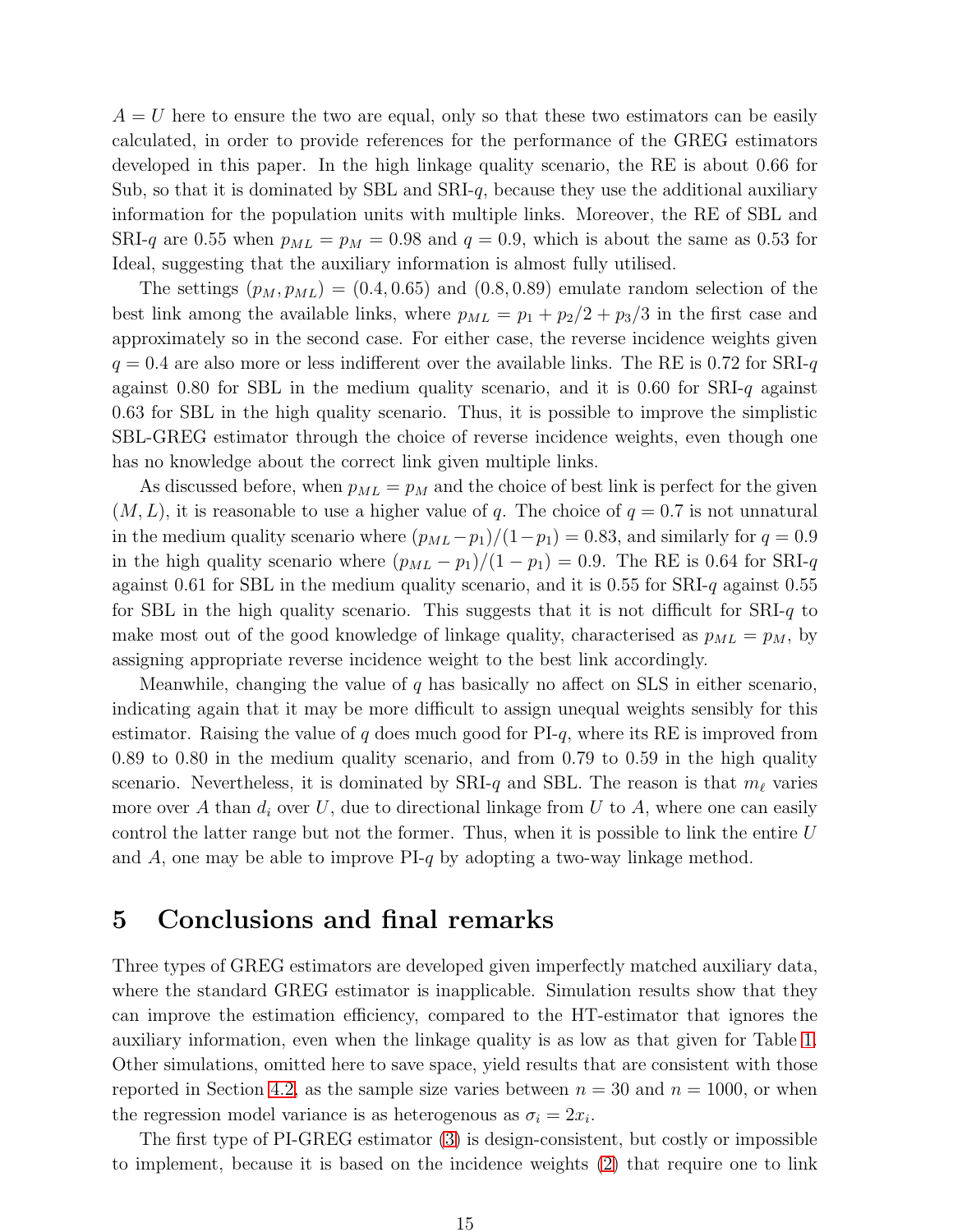the entire population and auxiliary database. Moreover, it lacks efficiency compared to the other two types of GREG estimators in the simulation study. However, as discussed at the end of Section [4.2,](#page-10-0) one may be able to improve it by adopting a two-way linkage method, provided one can obtain good knowledge of the linkage quality.

The other two types of GREG estimators are more practical, as they are based on the reverse incidence weights [\(4\)](#page-4-1), for which one only needs to link the sample to the auxiliary database. A special case is the simplistic best-link estimator [\(7\)](#page-5-1) that may be relevant for secondary users who have no access to the auxiliary database or the record linkage procedure. The additional assumptions for these estimators to be design-consistent can be tested given the observed sample and links, and MSE can be used as the uncertainty measure instead of sampling variance if the bias is not negligible. The simulation study demonstrates that the SRI-estimator [\(5\)](#page-5-0) can more easily be made efficient, compared to the SLS estimator [\(9\)](#page-7-0), through the weights assigned to the best links.

In summary, the SRI-GREG estimator is easy to implement and, at this stage, is often the most efficient given sensible choices of the reverse incidence weights. Future research will hopefully provide better theoretical insights to the relative efficiency of the estimators, and it will be intriguing to see whether the PI-GREG and SLS-GREG estimators can be made more competitive, or if there are potentially other effective approaches to devising GREG estimators given imperfectly matched auxiliary data.

# References

- [1] Breidt, J., Opsomer, J.D. and Huang, C.-M. (2018). Model-Assisted Survey Estimation with Imperfectly Matched Auxiliary Data, in Predictive Econometrics and Big Data, Springer International Publishing.
- [2] Chambers R. (2009). Regression analysis of probability-linked data. Official Statistics Research Series, Vol. 4. Statistics New Zealand.
- [3] Chambers, R.L. and A.D. da Silva (2020). Improved secondary analysis of linked data: a framework and an illustration. Journal of the Royal Statistical Society: Series A. 183, 37–59. doi: <10.1111/rssa.12477>
- [4] Christen, P. (2012). A survey of indexing techniques for scalable record linkage and deduplication. ISEE Transactions on Knowledge and Data Engineering, 24.
- [5] Harron, K., Goldstein, H. and Dibben, C. (2015). Methodological Developments in Data Linkage. Wiley.
- [6] Herzog, T.N., Scheuren, F.J. and Winkler, W.E. (2007). Data Quality and Record Linkage Techniques. Springer.
- [7] Fellegi,I .P. and Sunter, A.B. (1969). A theory for record linkage, Journal of the American Statistical Society, 64, 1183–1210.